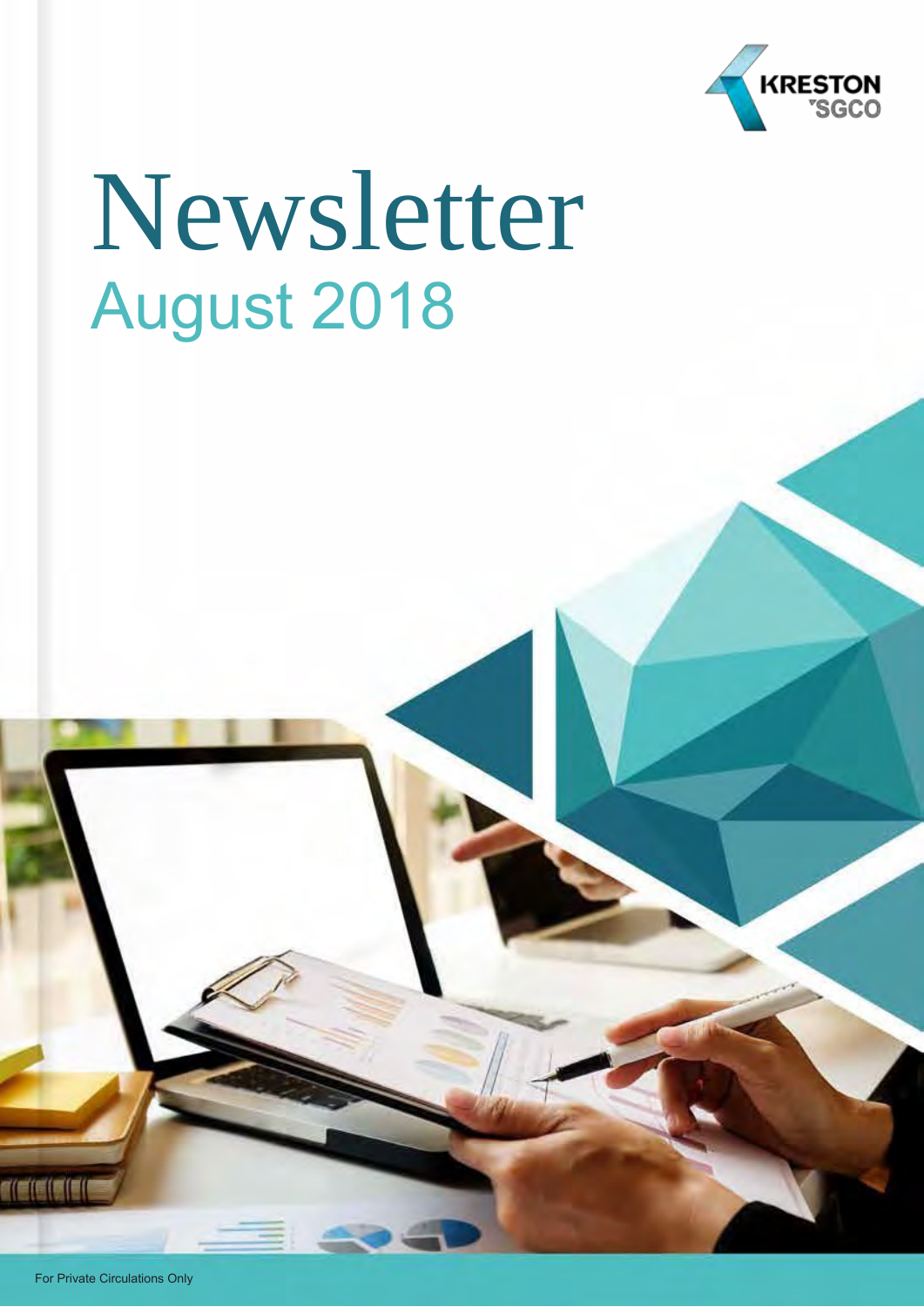### **CONTENT**

### **[1. DIRECT](#page-2-0) TAXES**

| - Case laws<br>> International Tax & Transfer pricing Page 08 to 13<br>- Case laws |  |
|------------------------------------------------------------------------------------|--|

### **2. IDTX**

|--|--|--|

### **3. SEBI & MCA**

### **4. Due Dates**

|--|--|--|--|

### **5. CONTACT**

|--|--|--|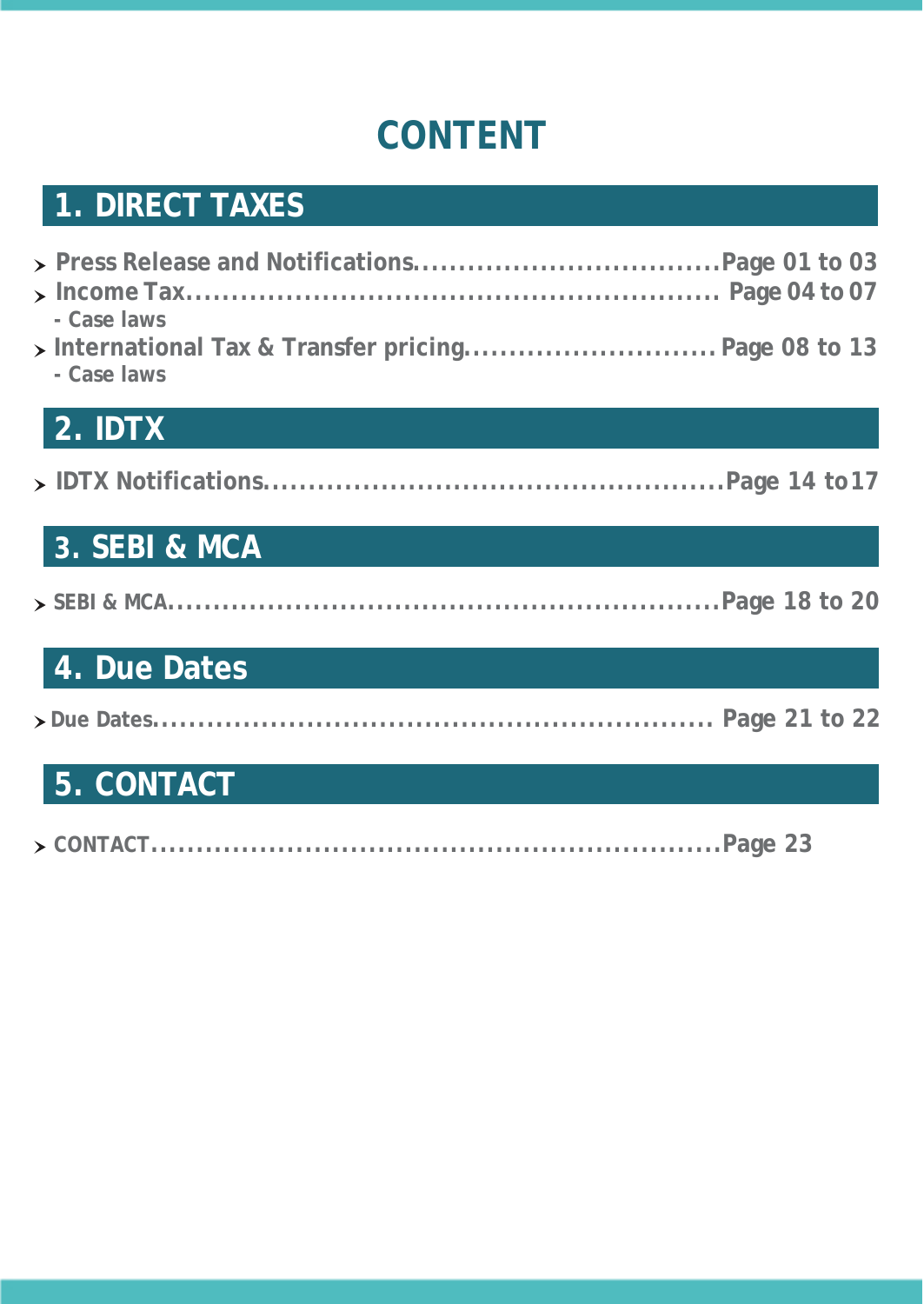

<span id="page-2-0"></span>

### **DIRECT TAX**

**For Private Circulations Only** 

The Update - August, 2018, Kreston SGCO Advisors LLP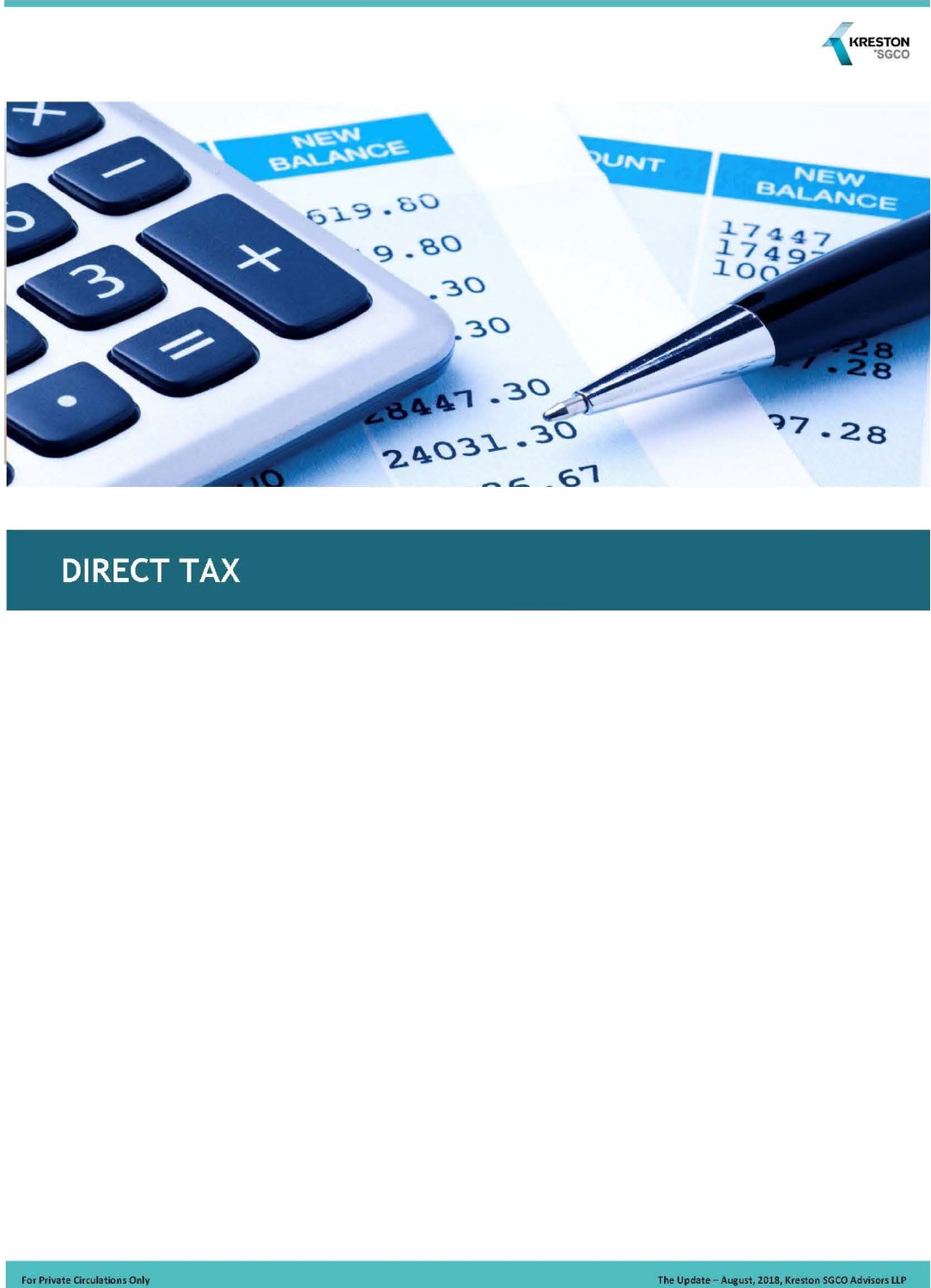

#### **Press Release and notifications**

#### **CBDT defers reporting under Clause 30C (GAAR) and Clause 44 (GST) of Revised Tax Audit Report (TAR) Form 3CD upto 31 March 2019**

The Central Board of Direct Taxes (CBDT) vide Circular No. 6 / 2018 dated 17th August, 2018 has decided that the reporting under the proposed clause 30C (pertaining to General Anti-Avoidance Rules (GAAR) and proposed clause 44 (pertaining to Goods and Services Tax (GST) compliance) of the (TAR) shall be kept in abeyance till 31st March, 2019.

Therefore, for Tax Audit Reports to be furnished on or after 20th August, 2018 but before 1st April, 2019, the tax auditors will not be required to furnish details called for under the said clause 30C and clause 44 of the (TAR).

However, it may be noted that relief from reporting GST details in Form 3CD is applicable only for taxpayers those who are liable to tax audit, i.e. this relief has nothing to do with ITR Form 6 requiring a company, which is not subject to tax audit, to give various details relating to GST.

#### **Clarification on the immunity provided u/s 270AA of the Income-tax Act, 1961(Act).**

- FA 2016 had introduced section 270AA which grants immunity to an assessee from imposition of penalty under section 270A and initiation of prosecution under section 276C or 276CC on compliance of following two conditions:
	- $\triangleright$  payment of demand raised for tax and interest as per the assessment order within the specified time; and
	- $\triangleright$  assessee files no appeal against the assessment order of tax authority.

However, the benefit of immunity provision is not available to assessee if the penalty is levied due to "misreporting of income".

• Apprehensions were raised before the CBDT that if any assessee avails the benefit of immunity under section 270AA of the Act and penalty is initiated under section 271(1)(c) of the Act on same issue in the case of assessee for earlier year(s), the tax authority may view the same as acceptance of default by the assessee for earlier year(s). Hence, the tax authority may take an adverse view in the penalty proceedings in the case of assessee for earlier year(s) under section 271(1)(c) of the Act

The CBDT, vide Circular No. 05/2018 dated 16 August 2018, has clarified that an application made by an assessee under section 270AA of the Act seeking immunity, will not bar the assessee from contesting the same issue in any earlier assessment year. The circular also clarifies that the tax authority shall not take an adverse view in penalty proceedings for earlier assessment years under old penalty regime merely because the taxpayer has applied for immunity under the new penalty regime (i.e., section 270AA).

#### **Amendment in Circular relating to monetary limit for filing appeal by the Department**

The CBDT vide its Circular No. 3/2018 dated 11th July 2018 has revised the monetary limits for filing of appeals by the department before the Income Tax Appellate Tribunal (ITAT), High court(HC) & Supreme court(SC).The said circular shall supersede the Circular No 21 of 2015 dated 10th December, 2015 As per the Circular, appeals /SLPs shall not be filed in case where the "tax effect"(defined in the Circular) does not exceed the monetary limits as under:-

|                                    | Sr Appeals/ SLPs in<br>No Income-tax<br>matters | Monetary<br>Limit<br>(Earlier) (Rs.) (revised) (Rs.) | Monetary<br>Limit |
|------------------------------------|-------------------------------------------------|------------------------------------------------------|-------------------|
| Before Appellate<br>1.<br>Tribunal |                                                 | 10,00,000                                            | 20,00,000         |
| Before High<br>2.<br>Court         |                                                 | 20,00,000                                            | 50,00,000         |
| 3.                                 | Before Supreme<br>Court                         | 25,00,000                                            | 1,00,00,000       |

Para 10 of the said Circular provides that adverse judgments relating to the issues enumerated in the said coara should be contested on merits said para should be contested on merits notwithstanding that the tax effect entailed is less than the monetary limits specified in para 3 thereof or there is no tax effect. Para 10 of the Circular No.3 of 2018 dated 11.07.2018 is amended as under

"10. Adverse judgments relating to the following issues should be contested on merits notwithstanding that the tax effect entailed is less than the monetary limits specified in para 3 above or there is no tax effect:

- a) Where the Constitutional validity of the provisions of an Act or Rule is under challenge, or
- b) Where Board's order, Notification, Instruction or Circular has been held to be illegal or ultra vires, or
- c) Where Revenue Audit objection in the case has been accepted by the Department, or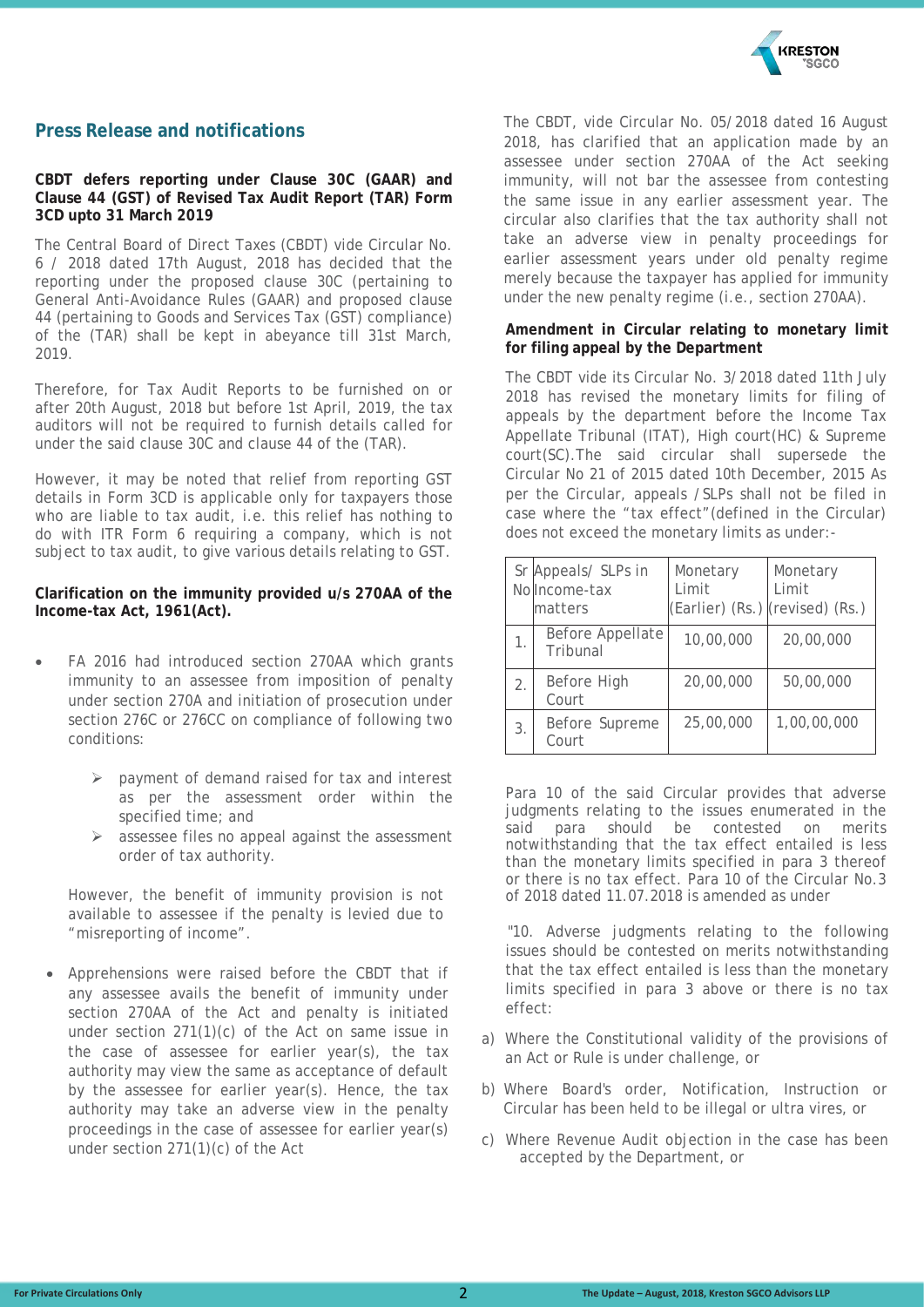

- d) Where addition relates to undisclosed foreign income/undisclosed foreign assets (including financial assets/ undisclosed foreign bank account.
- e) Where addition is based on information received from external sources in the nature of law enforcement agencies such as CBII ED/ DR/ SFO Directorate General of GST Intelligence (DGGI).
- f) Cases where prosecution has been filed by the Department and is pending in the Court.
- g) The said modification shall come into effect from the date of issue of this letter.

#### **Income Tax**

**Case Laws**

**M/s Anjappar Chettinad A/C Restaurant vs ACIT, ITAT Chennai (AY 2014-15)**

#### **Facts**

- The assessee Anjappar Chettinad Restaurant), a partnership firm was initially established by Shri Anjappan and after his death, his 4 legal heirs inherited the restaurant and constituted a partnership firm.
- The assessee firm permitted third parties to run the restaurant in the name of Anjappan Chettinad in the overseas market on franchise basis and received royalty income from FY – 2008-09.
- However, there was disputes/misunderstanding among the family members over the property and the business of the partnership firm.
- To avoid litigation, an amicable solution was arrived at among the partners/legal heirs and accordingly, assessee made a payment of 2.26 Cr. to the retiring partner and his wife. Since the partner had outstanding loans in some of the banks, it was agreed by the members of the family and the retiring partner that the payment may be made by the partnership firm to the banks directly.
- During A.Y.2014-15 the Assessing Officer (AO) disallowed the aforementioned amount contending that the said payment to the retiring partners and his wife had no connection with the business of the assessee-firm and therefore cannot be allowed as business expenditure.
- Aggrieved by the same the (AO) assessee filed an appeal before Commissioner of Income Tax

(Appeals) CIT(A). However, CIT(A) confirmed AO's order

• Aggrieved, assessee filed an appeal before Chennai ITAT.

#### **Held**

- Under the normal circumstances, when the asset of the firm is distributed to the partner on retirement it would attract capital gain tax u/s 45 of the Act. However, in the present case there was no transfer of capital asset, hence the payment made to the retiring partner was not taxable as capital gain u/s 45 of the Act.
- ITAT was of the view that the aforesaid payment was not made towards business expenditure or towards royalty but was only a distribution of asset of the partnership firm or retirement of the partner due to family settlement.
- ITAT stated that the business and its assets were kept intact by the coparceners, therefore even though it cannot be construed as expenditure for business or for royalty, certainly it was a division / distribution of partnership firm's asset by way of paying compensation.
- ITAT stated that merely because the payment was made to financial institutions and banks at the instructions of the retiring partner to compensate for the loan taken by them that will not change the character of the payment.
- Since the capital of the assessee was kept intact and the business was continued by other coparceners / partners, this payment made to retiring partner, consequent to family settlement, was allowable/ deductible while computing the taxable income.
- Accordingly, orders of both the authorities below were set aside and the disallowance made by the AO as confirmed by the CIT(Appeals) was deleted.

#### **M/s. Apple India Pvt. Ltd. v/s CIT (A) - ITAT Bengaluru (AY 2013-14 and AY 2014-15)**

#### **Facts**

• Apple India Pvt. Ltd. (assessee) was engaged in the business of marketing and related services for software products of Apple Co.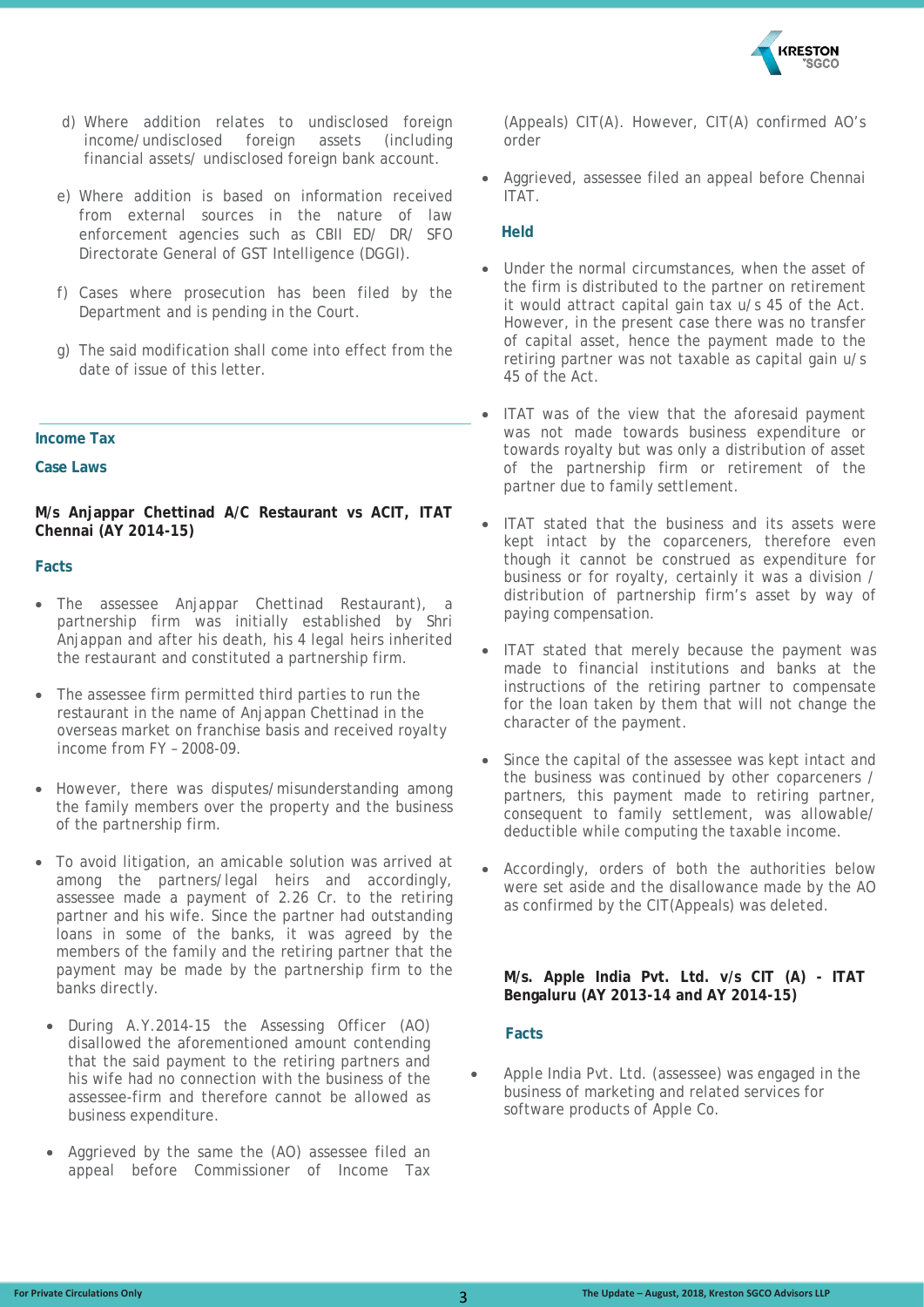

- During assessment proceedings, AO held as under : -
	- Assessee had claimed deduction of provision for warranty expenses of Rs. 147.40 crores in addition to opening provision for warranty expenses of Rs.21.41 crores. AO agreed in principle on the allowability of the provision for warranty expenditure.
	- $\triangleright$  Provisions for warranty expenses were excessive, created on ad-hoc basis, no scientific method was adopted and were not based on historical trends.
	- $\triangleright$  Assessee didn't reverse the excess provision created in earlier year after expiry of the warranty period, which resulted in accumulation of warranty provision.
	- $\triangleright$  Closing balance of provision for warranty was increasing incrementally on account of nonutilization.
	- $\triangleright$  Provision of warranty in terms of percentage of sale was not constant and varied from year to year which increased from 2% to 10%
- Based on the data for the provisions for warranty and actual expenses incurred on warranty for earlier and subsequent years, AO held that provision for warranty expenditure should be restricted to 2.14% of the sales and accordingly, the AO allowed Rs.64.84 crores as against the claim of Rs.147.74 crores thereby disallowing the sum of Rs.82.56 crores.
- CIT(A) confirmed the order of the AO.
- Aggrieved, assessee filed an appeal before Bengaluru ITAT.

#### **Held**

• Before the ITAT, the Assessee relying on Delhi HC decision in the case of Ericssion Communications (P.) Ltd. submitted that provision for warranty was based on global policy of the group companies for warranty provision which conformed to the principles of accrual and prudence and hence was deductible. Assessee also submitted that this policy was being consistently followed and which was in conformity with the para-meters laid down by the Apex Court in Rotork Controls India (P) Ltd. as well as the Accounting Standard 29.

- ITAT took note of the undisputed fact that AO as well as the CIT(A) did not dispute in principle the allowability of the provision for warranty expenditure. ITAT observed the only dispute was with regard to methodology adopted by the assessee for computing provision for warranty expenditure, and as whether it was based on scientific method or based on historical data of the past years or was done on ad hoc basis.  $\Delta$ 
	- Referring to the Accounting Standard (AS) 29 which provided for allowability of warranty provision, ITAT analyzed the requirements of AS 29 in this regard, i.e.,
		- a) An enterprise has a present obligation as a result of a past event;
		- b) It is probable that an outflow of resources will be required to settle the obligation; and
		- c) A reliable estimate can be made of the amount of the obligation

ITAT opined that the assessee satisfied conditions (a) and (b) above. Further, ITAT observed that dispute was around the issue of reliable estimate of obligation to be settled for provision of warranty expenditure. In this regard, ITAT referred to SC ruling in Rotork Controls India (P) Ltd. which had laid down that if the warranty was based on past experience i.e. historical trend, the estimate could be said to be reliable.

- Referring to the facts of the case, ITAT observed/ noted as follows: -
	- $\triangleright$  Analysis of the chart showing provision for preceding, succeeding AYs as well as for the year under consideration, ITAT noted that year-end provision were getting accumulated disproportionately to increase in turnover which suggested that the system of accounting for provision for warranty was not robust/reliable.
	- $\triangleright$  There was a huge difference in the amount of provision made and actual utilization.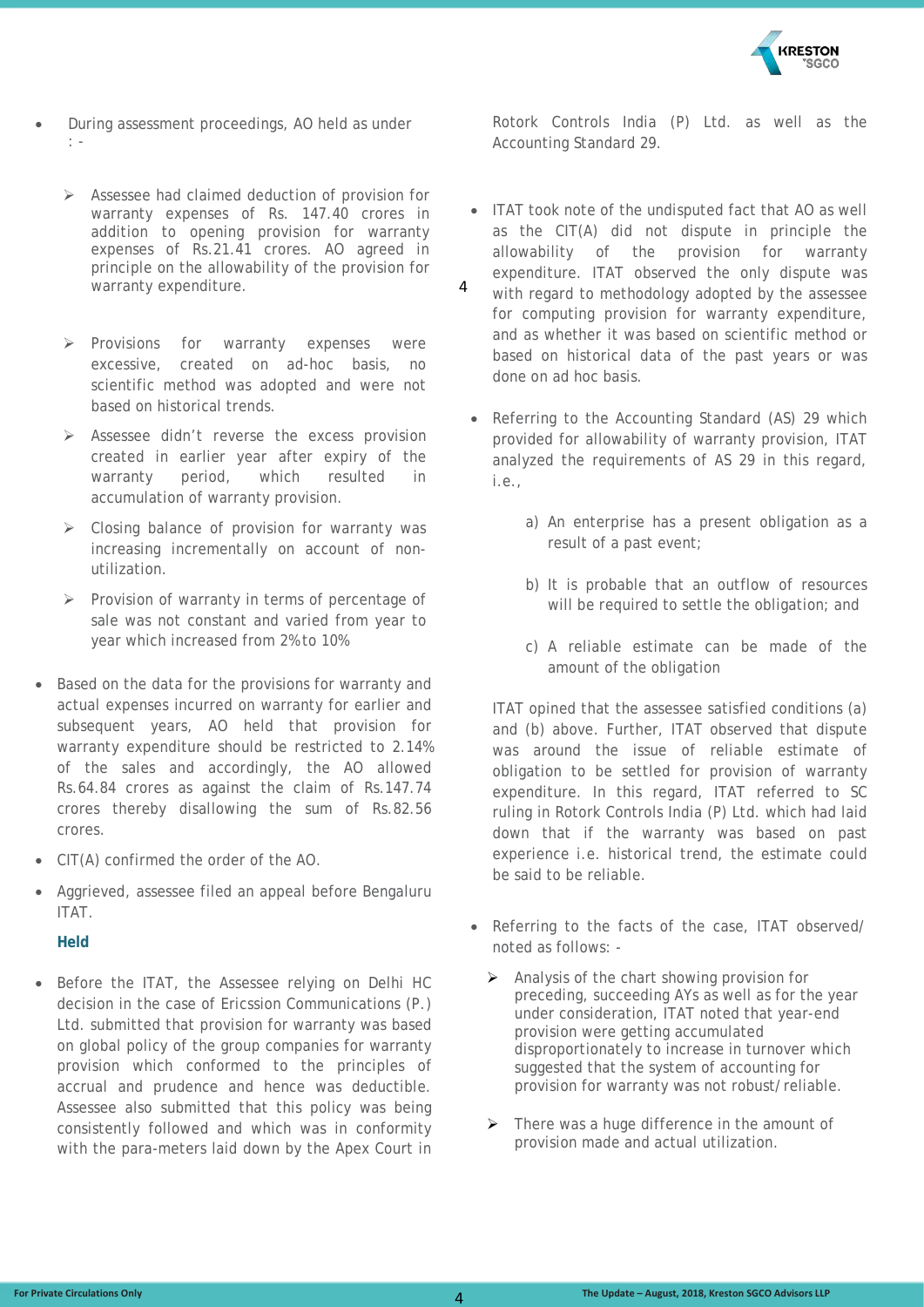

- > There was no system in place for re-assessment or evaluation of provision for warranty at the year end or any reversal of pro rata based on actual expenditure incurred in respect of period for which warranty was expired.
- $\triangleright$  Assessee failed to demonstrate that the global policy of the company to provide for warranty expenditure met the conditions laid down by the Apex Court in Rotork Controls India (P.) Ltd.(supra).
- Working of the provision furnished did not demonstrate that the amount of provision worked out was in accordance with stated policy of the company for provision for warranty expenditure.
- ITAT also rejected assessee's reliance on Delhi HC in Ericssion Communications (P.) Ltd. and elaborated that it nowhere laid down the proposition of law that when the methodology adopted by the assessee for the provision of warranty expenditure did not meet the parameters laid down by the Apex Court in Rotork Controls India (P.) Ltd. and AS 29, still it could be allowed as a deduction. Further, ITAT distinguished Ericssion Communications case based on facts and clarified that in that case, there was no accumulation of provision for warranty expenditure disproportionate to the increase in turnover and also unutilized portion of the provision was offered to tax in subsequent years.
- However, ITAT re-iterated that in present case, there was no system of reversal of provision created earlier and the percentage of sales adopted for computation of provision for warranty expenditure was increasing from year to year, thereby resulting in accumulation of provision for warranty expenditure.
- Thus, ITAT opined that the assessee derived advantage by deferring its income to the extent of excess warranty provision to subsequent years, hence, such excess provision could not be allowed as a deduction. ITAT further opined that the provision made for warranty could not be said to be reliable. Thus, ITAT upheld the order of the lower authorities restricting the amount of allowable provision for warranty at the rate of 2.14% of sales.

**M/s.Asianet Communicaions Ltd v/s The Commissioner of Income Tax, Chennai (Madras HC)(A.Y 2000-01)**

 **Facts**

- Asianet Communications Ltd (Assessee) was engaged in the business of television broadcasting, and was formed in the year 1991. The company was managed by one of the Directors, Mr.SK and he was also the President of the company, managing all the affairs of the company till April, 1999. Mr.SK had 50% shareholding and the balance was held by a Non-Resident Indian, viz., Dr. RM. Mr. SK and Dr. RM decided to part ways and an agreement was arrived at between them by which Mr.SK agreed to sell 50% of his shareholding to Dr. RM or his nominees and to renounce his management of the company.
- It was agreed that Mr.SK would not compete with the business of the Assessee for a period of five years for which the company agreed to pay him a sum of Rs.10.5 crores during the AY 2000-01. assessee claimed it as a business expenditure in computing the income for the same year.
- AO disallowed Assessee's claim and held that the alleged payment was of capital nature and was not allowable u/s 37(1).
- Aggrieved by the same the assessee filed an appeal. On appeal, the CIT(A) as well as the Tribunal confirmed the conclusion of the AO.
- Aggrieved, assessee filed an appeal before Madras HC.

#### **Held**

- HC referred to Sec. 27 of the Indian Contract Act, 1872 and noted that any contractual term that imposed restraint on a contracting party from engaging in any business for a reasonable term ought to be backed by consideration. Thus, HC observed that the non-compete compensation was a consideration paid to the party who was kept out of competing business during the term of the contract.
- HC elaborated that the non-compete compensation, from the stand point of the payee of such compensation, was so paid in anticipation that absence of a competition from the other party to the contract may secure a benefit to the party paying the compensation. HC highlighted that there was no certainty that such benefit would accrue. HC explained that inspite of the fact that a competitor is kept out of the competition, one may still suffer loss. If it were to be a capital expenditure whether or not, an assessee makes a business profit, the character and value of the capital assets will, subject to depreciation, remain unaltered.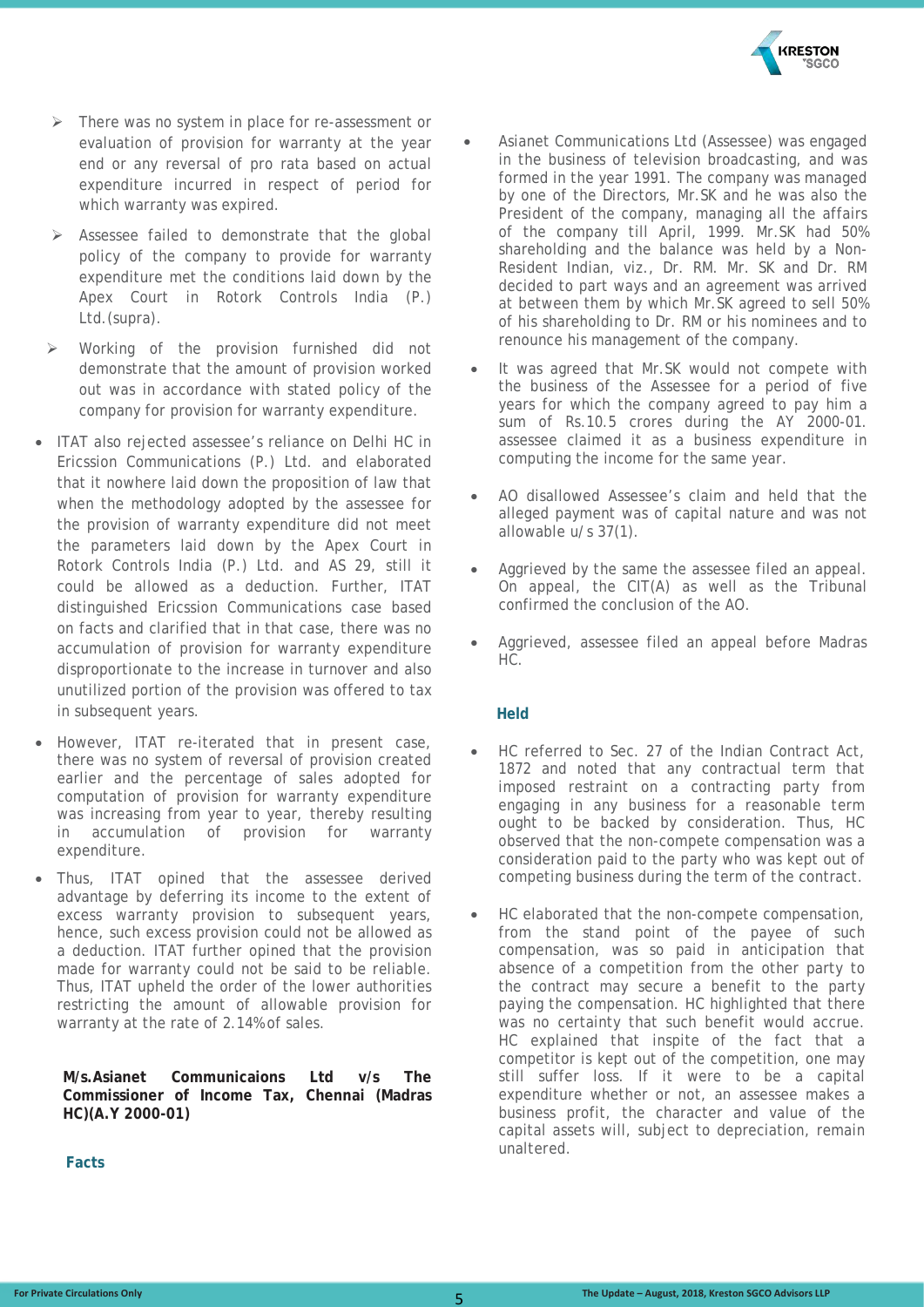

- HC observed that the facts clearly disclosed that on account of the payment of non-compete fee, the assessee didn't acquire any new business, profit making apparatus remained the same, the assets used to run the business remained the same and there was no new business or no new source of income, which accrued to the assessee.
	- The HC placed reliance on the judgements of Empire Jute Co. Ltd (SC), G.D.Naidu (Madras HC) and Carborandum Universal Ltd. (Madras HC) and distinguished various other judgements on various grounds to hold that payment made by the assessee was revenue in nature and allowable as a deduction u/s 37(1) of the Act.
	- Thus, HC reversed the order of the ITAT and ruled in assessee's favour.

#### **M/s. Milan Intermediates LLP v/s The Income Tax Officer (ITAT Ahmedabad)**

#### **Facts**

- Milan Intermediates LLP (the assessee), filed an appeal before the ITAT against the order of the AO in limiting the claim of the assessee for reduction in book profits by lower of loss brought forward or unabsorbed depreciation, as computed under section 115JB of the Income-tax Act, 1961 (the Act), which was confirmed by the CIT (A).
- The assessee had been consistently following FIFO method for setting off year -wise brought forwarded losses. Following this method, unabsorbed loss of earlier year, longest outstanding, was first set off against the current year's book profit and thereafter in tandem. Secondly, while applying the aforesaid method, the assessee had first adjusted the book profit of the current year out of brought forward business losses accumulated in preference to the unabsorbed depreciation (quantified to the extent of the lower of the two) regardless of the fact that amount set off represents unabsorbed depreciation being a lower figure. The said methodology was disputed by the AO in the return filed by the assessee for AY 2011-12
- AO was of the view that the assessee wrongly calculated the eligible amount of set off towards lower of the brought forward losses and unabsorbed depreciation while computing the book profits u/s 115JB. Thus, AO limited the claim of the assessee for reduction in book profit by the amount of loss brought forward or unabsorbed depreciation whichever was less, as per books of account to Rs. 18,43,991/ - as against the claim of the assessee for Rs. 55,01,780/-

• CIT(A) upheld AO's order. Aggrieved by CIT(A)'s order Assessee filed an appeal before Ahmedabad ITAT.

#### **Held**

- The ITAT observed that the issue was computation of 'book profit' under section 115JB with reference to Explanation (1) (iii) below 115JB and its interpretation.
- ITAT illustrated by way of an example that assessee had carried forward unabsorbed loss of Rs. 75 and unabsorbed depreciation of Rs. 25 from the preceding financial year and the book profit, say, Rs. 35 in the current year. ITAT explained that the assessee reduced Rs. 25/- (being lower of unabsorbed losses and unabsorbed depreciation) from the book profit and adjusted the same under unabsorbed losses and consequently carried forward unabsorbed loss at Rs. 50 and unabsorbed depreciation at Rs. 25 in the succeeding AY as an available set off against the book profit of that year. In this regard, ITAT observed assessee's stand that the tax payer was fully entitled to exercise its discretion in claiming reduction out of unabsorbed losses in preference to unabsorbed depreciation in the absence of any specific suggestion in Explanation to Sec. 115JB.
- Explaining the illustration, ITAT observed that notwithstanding that the assessee restricted the quantification of set off to be lower to the two (i.e., unabsorbed loss and unabsorbed depreciation) however, gave primacy to unabsorbed losses in the matter of reduction and quantification of unabsorbed loss in preference to unabsorbed depreciation available for set off in succeeding year. ITAT rejected the impugned methodology adopted by the assesse.
- In this regard, ITAT interpreted Clause (iii) to Explanation 1 to Sec. 115JB, which provided for deduction of lower of unabsorbed loss or unabsorbed depreciation out of book profits. ITAT observed that benefit of Explanation to Clause (iii) was not available in the event either unabsorbed loss or unabsorbed depreciation becoming NIL. Thus, ITAT clarified that in the event where either of the two became zero, the assessee would not be entitled for set off against books profits as beneficially provided in Clause (iii) to Explanation 1. ITAT remarked that the spirit of the clause thus requires to be gauged from this restriction placed statutorily. If the methodology adopted by the assessee is endorsed, it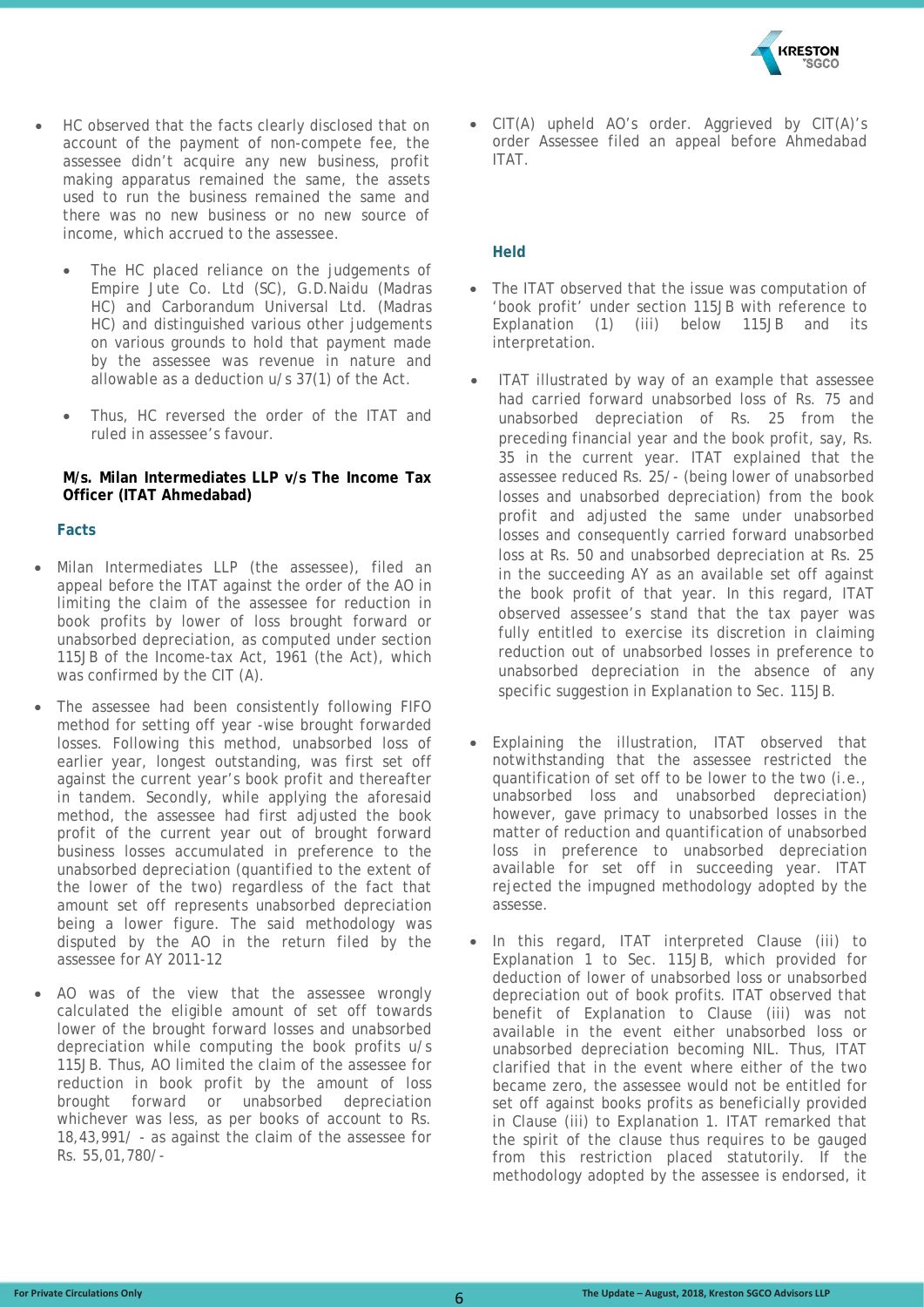

may generally defeat a situation where one of the two i.e. unabsorbed loss and unabsorbed depreciation turning NIL.

- Thus, to give effect to the object of Clause (iii), ITAT held that "like should be reduced from like and not differently". ITAT clarified that if the lower of the two happened to be unabsorbed depreciation, reduction to be done from depreciation kitty and not out of unabsorbed loss. ITAT opined that "Doing so would give fair treatment to the language employed and will be in consonance with the object of Clause (iii) for the purposes of set off".
- In this regard, ITAT also referred to AAR ruling for Rastriya Ispat Nigam Ltd. wherein almost similar view was taken.
- Thus, on first principles and without going into arithmetical accuracy of working of carry forward of set off losses etc., ITAT held that the methodology adopted by the assessee to prioritise set off of unabsorbed loss regardless of unabsorbed depreciation being lower was not in tune with the aim and object of Clause (iii) to Explanation 1 of Sec. 115JB.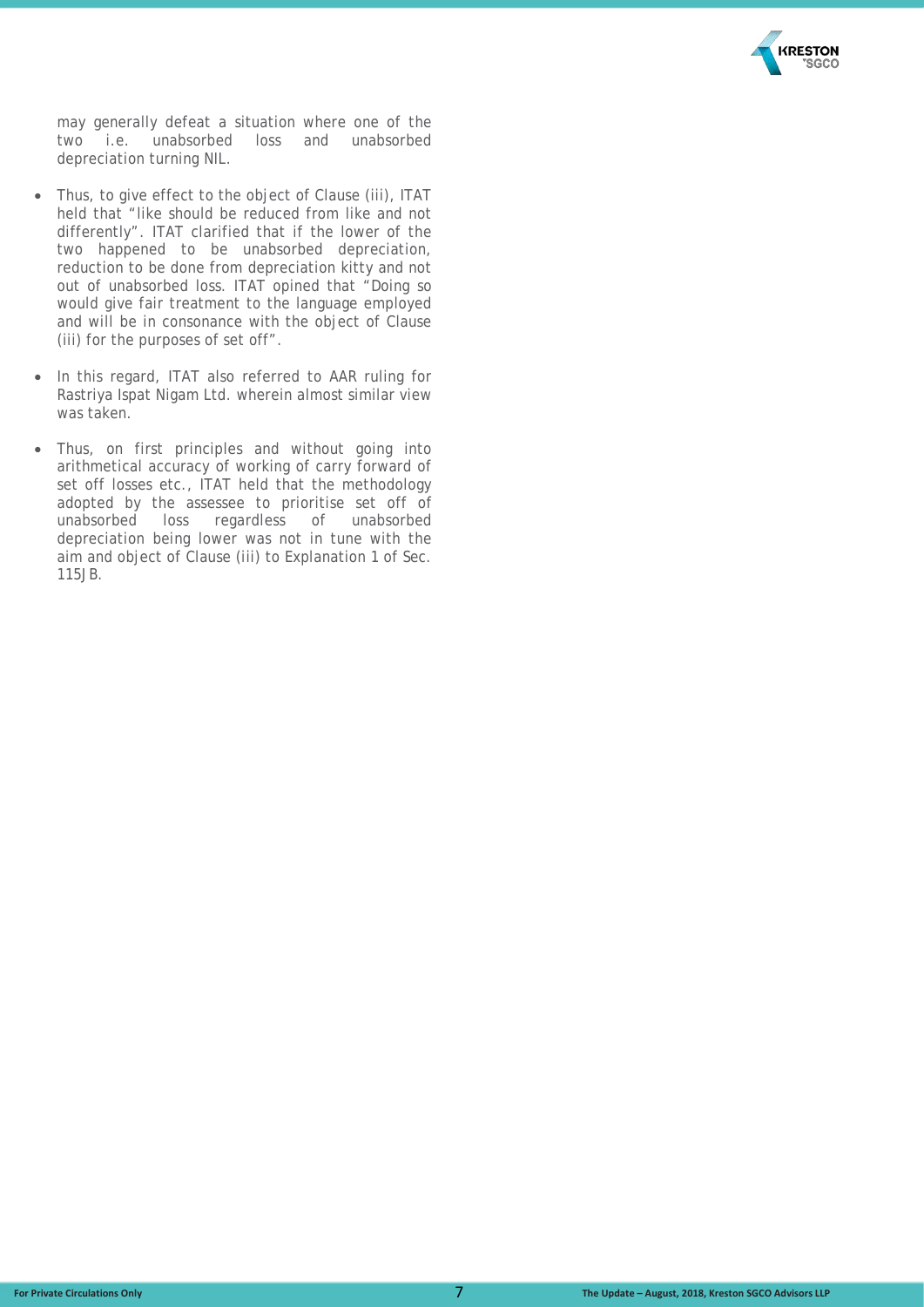#### **International Tax Case Laws**

#### **Poddar Pigments Ltd Vs ACIT (Delhi ITAT)**

#### **(A.Y. 2008-09 to A.Y 2011-12)**

#### **Facts**

- Assessee is a company engaged in the business of manufacturing of master batches and engineering plastic compounds.
- In AY 2008-09, the Assessing Officer (AO) observed that assessee had paid technical fees of Rs. 3,36,150/- to Dr. Thiele a German individual resident and the assessee had not deducted tax at source (TDS).
- The assessee contended that the payment was made to an individual resident of Germany towards consultancy charges, who was a scientist engaged in developing new products by applying different chemistry of raw material used by the assessee for production of master batches and carried out chemical test for new products. The assessee submitted various bills backed by an agreement.
- Further, it was contended by the assessee that the payment for professional services to an individual for independent scientific activities fell under Article 14 of Double Tax Avoidance Agreement (DTAA) between India and Germany. Since Dr. Thiele did not have any fixed base in India and had not stayed for more than 120 days in India, therefore, he was not chargeable to tax in India and no tax was required to be deducted on the above sum.
- The AO rejected the contention of the assessee stating that payment has been made for production process training for technical research agreement for development and production of new products and for supervision of erection and commissioning of Henshel High intensity mixer machine. Therefore, he held that such payment fell under the category of "fees for technical services" u/s 9(1) (vii) of the Income-tax Act, 1961 (herein after referred to as "the Act") as well as under Article 12 of the DTAA. He further stated that in the books of account the assessee itself has treated it as technical consultancy. According to the AO, Article 12 of the DTAA was applicable as against Article 14 as contended by the assessee. He therefore, held that the assessee should have deducted tax @ 10% of the above sum and therefore, disallowed the same u/s 40(a) (i) read with section 195 of the Act
- The Assessee preferred an appeal before the  $CIT(A)$ who confirmed the disallowance

• Aggrieved, the Assessee filed an appeal before Delhi ITAT. Four Appeals were filed by the Assessee involving common issues for 4 years AY 2008-09 to AY 2011-12.

#### **Held**

For AY 2008-09, the ITAT held as follows:-

- According to section  $5(2)$  read with section  $9(1)(vii)$ of the Act, the said services were chargeable to tax under the Act. This had also been confirmed in the case of the assessee for AY 2007-08 by the coordinate bench that such sum was chargeable to tax u/s 9(1) (vii) of the Act.
- As the recipient of the income was a resident of Germany, therefore, the provision of DTAA between India and Germany applied to him and hence, he was entitled to the beneficial treatment, if available, under DTAA.
- Article 14 of the DTAA provides that Income derived by an individual being resident of Germany, from the performance of professional services or other independent activities shall be chargeable to tax only in Germany. However, the same shall become taxable in India if the individual has any fix base regularly available to him in India for performing his activities or he stays in India for a period or period exceeding 120 days in the relevant previous year. On analysis of various documents, the ITAT held that the services rendered by Dr. Thiele were "independent personal services" covered by Article 14 of the Indo-Germany DTAA.
- The ITAT also observed that in the immediately preceding year claim of Article 14 was rejected by the coordinate bench for the only reason that assessee could not prove with evidence that the payments fall under the category of Independent personal services as per Article 14 of the DTAA. Such was not the case for the year under consideration as the assessee had provided exhaustive details.
- Where the income was chargeable to tax under Article 14 as well as article 12 of the DTAA, it is also an established rule of the Interpretation of Treaties that specific or special provision in treaty shall prevail over and take precedence over the general ones. In the present case, the provision of article 14 of the DTAA was more specific as it applied specifically to "professional services" provided by the "Individual resident". Further the meaning of the Term "Fees for technical services" in Article 12 (4) of the DTAA excluded only income covered under Article 15 i.e. "Dependent personal Services" and not income covered under Article 14 of the DTAA. Only distinguishing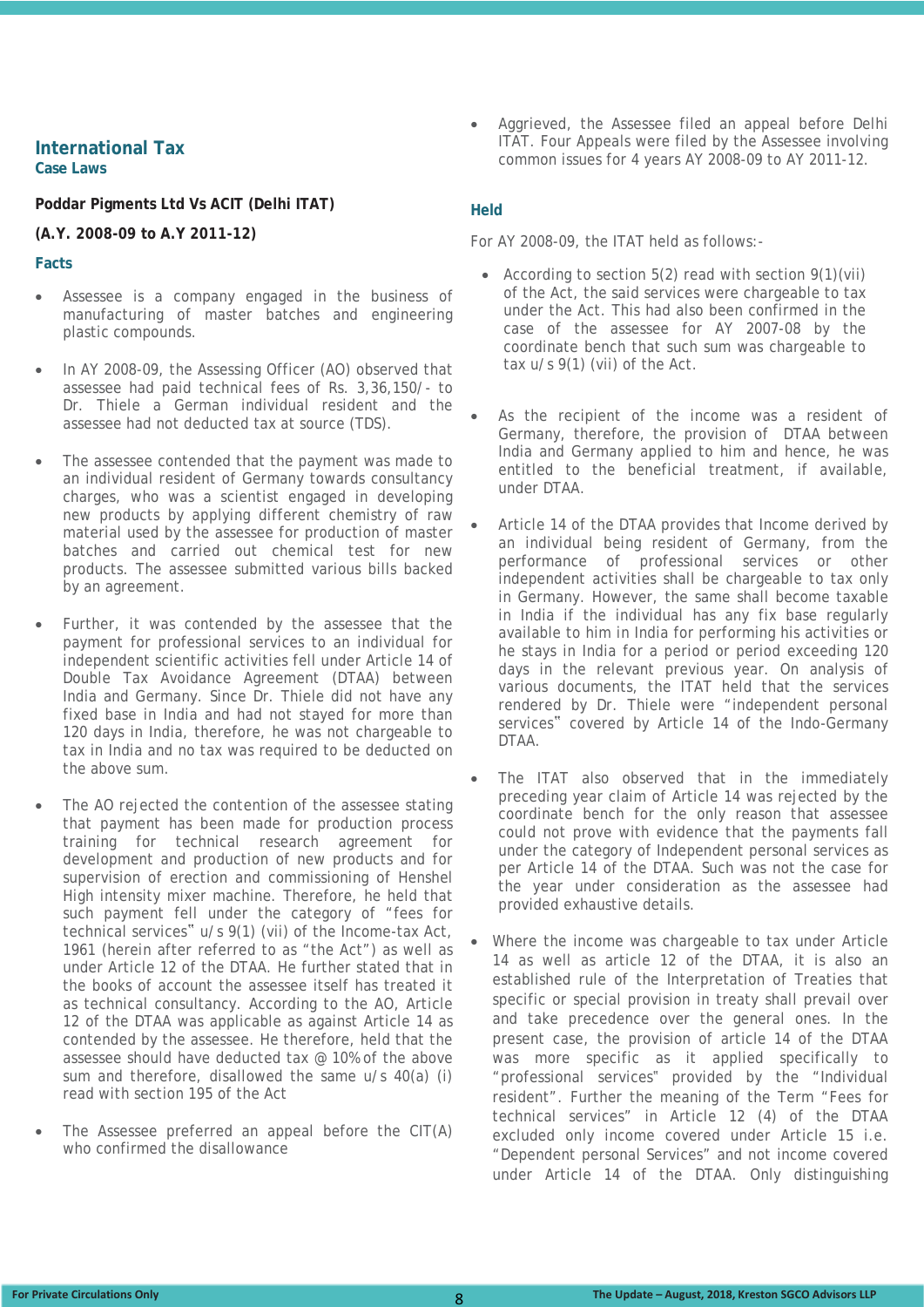feature was that Article 12 was an omnibus provisions for such income where as Article 14 was a specific provisions related to individuals.

- Article 14 being a more specific Article applicable to the impugned income of the non-resident, same shall be applied and not the General Provision of Article 12 of The DTAA. In view of this, it was held that the payment made by the assessee to Dr. Thiele was chargeable to tax u/s 9(1)(vii) of the Act but by virtue of Article 14 of the DTAA, income was chargeable to tax only in Germany. Therefore, assessee was not required to withhold any tax under section 195 of the Act and therefore, no disallowance u/s 40(a)(i) could be made
- In AY 2009-10, the assessee had made payment to a Swiss Resident/ National. The services of the said individual were covered under Article 14. He did not have a fixed base in India nor had he stayed for more than 183 days in India. Further, Article 12 of the India-Swiss DTAA excluded professional services under article 14 and 15 of that DTAA. The services were similar to that of the German resident and thus the services were independent, personal services in the nature of independent scientific services which were taxable only in Swiss confederation. Hence, no tax was required to be deducted on sum paid by the assessee to the Swiss national u/s 195 of the Act.

#### **Bellsea Ltd. Vs. ADIT (ITAT Delhi)**

#### **Facts**

- Bellsea Limited (assessee) was a company incorporated in Cyprus and a tax resident of Cyprus. The assessee was mainly engaged in the business of dredging and pipeline related services to oil and gas installations
- During the relevant financial year, the assessee was awarded a contract by Allseas Marine Contractors SA (herein after referred to as AMC) for placement of rock in sea bed for protection of gas pipelines and umbilical of subsea structures in oil and gas field developed at Krishna Godavari Basin, East Coast of India
- Under the terms of the contract, the work was intended to commence from 4th January, 2008 which had been mentioned as "effective date" in the contract. Under the said contract itself, the completion of the work was reckoned from the date issuance of completion certificate by AMC. Since the completion certificate was issued in the month of September, 2008, the completion date was thus taken as 30th September, 2008.
- Thus, according, to the assessee since the contract lasted for less than 12 months which was the threshold period for the establishment of permanent establishment (PE) in India in terms of Article 5(2) (g), of India Cyprus DTAA, therefore, it was claimed by the assessee that no income earned from such contract can be attributed or taxed in India.
- However, the Assessing Officer (AO) after examining the scope of work, deduced that assessee was carrying out various functions as per the contract and came to a conclusion that the assessee was responsible for multifarious functions
- Thus, according to the AO, from terms of contract and scope of work it cannot be said that role of the assessee was limited to mere rock placements in river sections, so as to fall within ambit of Article 5(2)(g) of the India Cyprus DTAA.
- Further, AO held that even if the assessee's contention was accepted that its activities are covered u/s 5(2)(g), then also they constitute a PE, because one of the employee of the assessee had come to India as early as on September, 2007 to collect data and information. Hence, he concluded that the assessee has rendered service for a period of more than 12 months and therefore, there was an installation PE; and accordingly, the AO computed income u/s 44 BB i.e. @ 10% of gross receipt of Rs. 58,49,67,946.
- DRP by and large confirmed the action of the AO in so far as establishment of PE in India  $u/s$  5(2)(q) and observed that assessee's activity under the contract does constitute installation PE in India

#### **Held**

The ITAT observed/ held as follows:-

- The moot question was, whether the scope of work under the contract and the activities carried out by the assessee in respect of the aforesaid work had crossed the threshold period of 12 months given in Article 5(2)(g) of India-Cyprus DTAA. To constitute a PE, it is important that the activities defined therein should be carried out/or is continued for a period of more than 12 months.
- The ITAT observed that revenue's case was as follows:-
	- $\triangleright$  One of the employee of the assessee company had visited India in September, 2007 and thereafter activities of the assessee had started from September, 2007;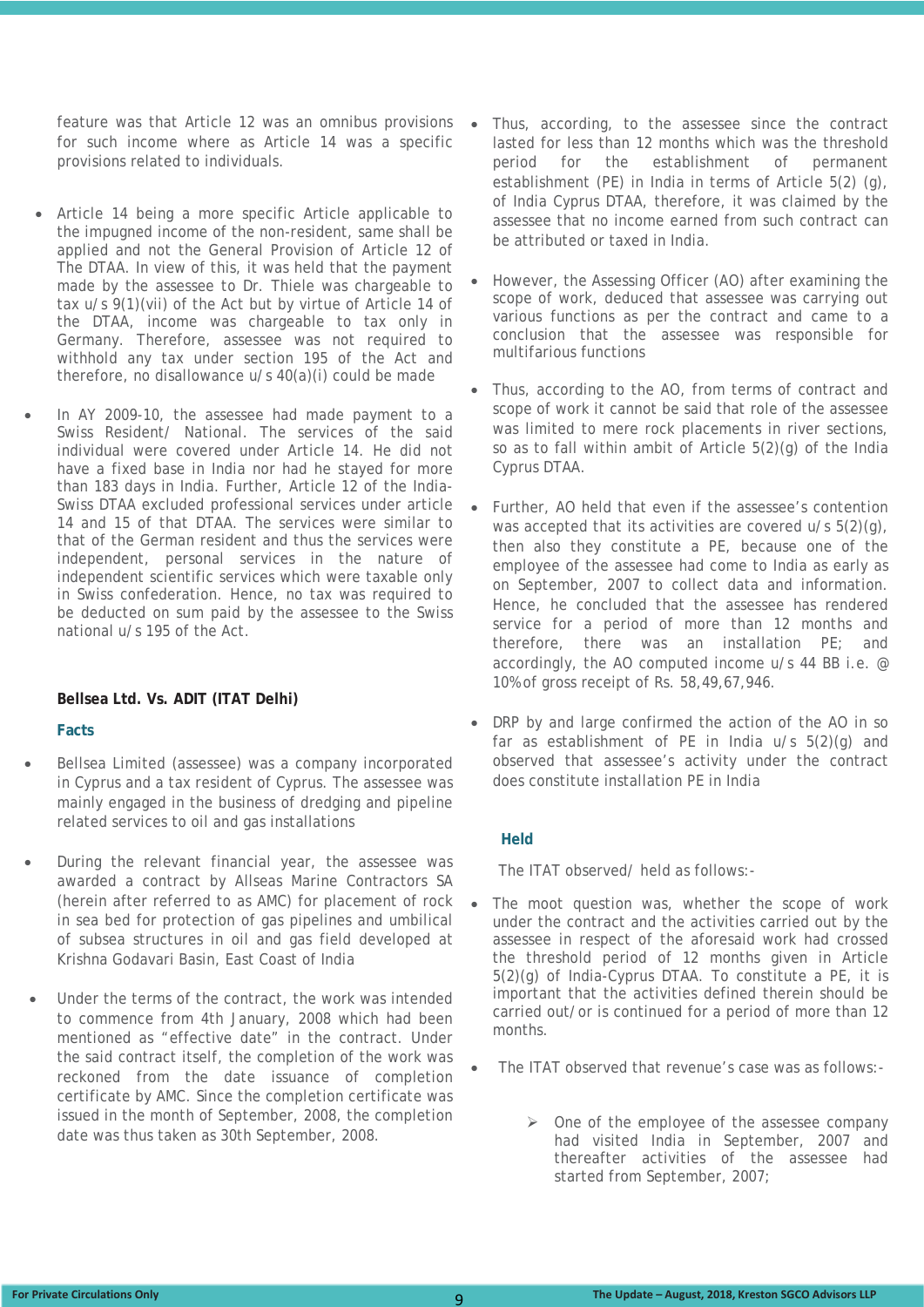- $\triangleright$  Prior to the effective date of 4th Jan 2008, a full review was undertaken before entering into contract and thus, the activities carried out prior to the contract date should be treated as extension/continuation of the installation activity;
- There was pre-engineering survey and soil investigation studies under the scope of work for which assessee has made surveys much before the effective date which is 4th January,2008;
- The assessee had not provided any relevant details of arrivals and stay etc., of the employees visiting India prior to the date of contract;
- The responsibility matrix showed that assessee was required to carry out other various activities which required pre installation activities and also to obtain various permits and authorisations which has also been taken as part of installation activity itself;
- $\triangleright$  Lastly, the completion certificate as given by the assessee did not reflect the final completion, because there was a condition that final completion certificate would be given once various conditions had been satisfied and till the final completion certificate was issued the activity of the project had to be construed as continuing
- The ITAT held that auxiliary and preparatory activity, purely for tendering purpose before entering of the contract and without carrying out any activity of economic substance or active work qua that project cannot be construed as carrying out any activity of installation or construction. Clause (g) of Article 5(2) ostensibly refers to activity based PE, because the main emphasis was on "where such site project or activity continues for a period of more than 12 months. The duration of 12 months per se was activity specific qua the site, construction, assembly or installation project. All such preparatory work for tendering purpose before entering into contract could not be counted while calculating the threshold period
- The ITAT observed as follows-
	- No preparatory work had started at the installation sites prior to 4th of Jan 2008. The period from which it can be reckoned that enterprise has started to perform the activities in connection with installation project or site etc. is when the actual purpose of the business activity had started.
	- The performance of the activities in the present case can only be reckoned from 4th January, 2008; and not before that as the preparatory work if any, was for tendering purpose and to get the contract.
- $\triangleright$  The activity qua the project comes to an end when the work gets completed and the responsibility of the contractor with respect to that activity comes to end. Here activity of the assessee qua the project as per the terms of contract had come to an end on or before 30th September, 2008 for the reason that; firstly, last sail out of barge/vessel was 25th September 2008 and Customs authorities had also certified the demobilization by this date; secondly, all the payments relating to contract work were received by the assessee much before the closing of September, 2008; thirdly, the completion certificate too mentioned the date of completion as 30th September, 2008, though the formalities of final completion certificate may had exceed uptill November 2008, but the date mention for completion in the certificate was 30th September 2008 only; and lastly, there was nothing on record to suggest that any activity post completion had been carried out beyond 31st December, 2008 or the project of the assessee was not completely abandoned before the period of 12 months.
- Contentions of the Revenue were based on presumptions without any corroborative material.
- The ITAT held that threshold period of 12 months had not exceeded in the present case and consequently no PE could be said to have been established in Article 5(2)(g). Accordingly, no income of the assessee under the Contract executed by assessee in India could be held to be taxable in terms of Article 7.

#### **Transfer Pricing**

#### **Case Laws**

#### **M/s. Firmenich Aromatics India P. Ltd. v/s DCIT- ITAT Mumbai**

#### **Facts**

#### *Ground 1 : Royalty Payment*

• Firmenich Aromatics India P. Ltd ('the assessee'),engaged in the business of manufacturing and marketing of industrial flavours, fragrances and chemical specialties, had entered into flavours and fragrances license agreement on April 1, 2009 with the Firmenich S.A Switzerland ('AE'), which was renewed from time–to–time, for availing technical knowhow. As per the agreement terms, assessee was required to pay royalty @ 5% on local sales and 8% on export sales, net of Indian taxes. The technical knowhow was in the nature of licensor secret formula, trade secret,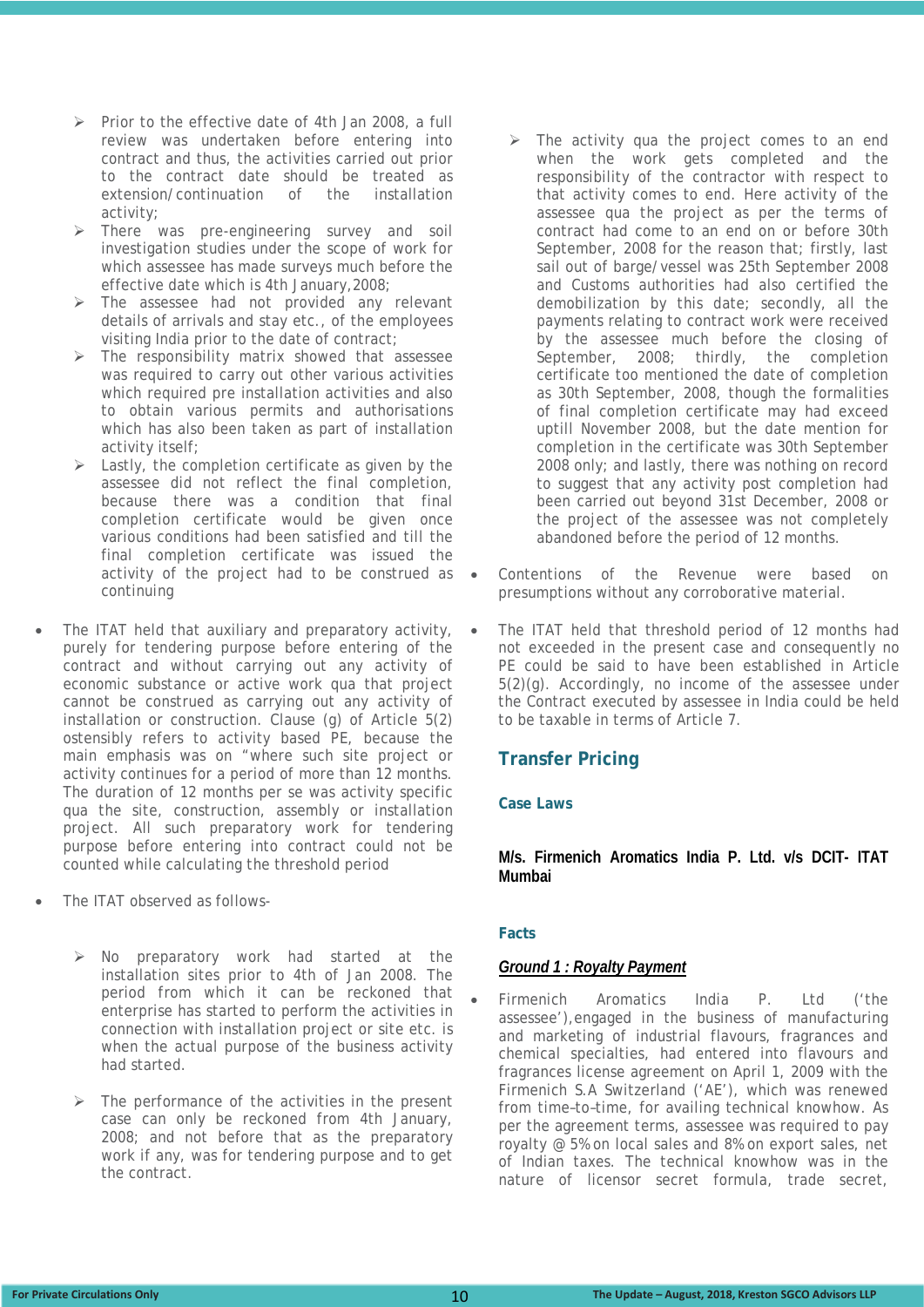manufacturing procedures, methods and other technical information relating to the manufacturing, compounding, quality control, testing and servicing of the licensed products. The assessee was paying royalty at the same rate from 1997 onwards and there was no increase in the royalty payment even though there was increase in sale and profit and royalty at the same rate had been accepted by the TPO in the previous AYs. There was just a change in the system of payment of royalty to A.E. from net sales to gross sales w.e.f. 1st April 2009 due to change in FDI policy. The Assessee benchmarked the said transaction using TNMM

- The TPO wished to apply CUP method using royalty stat data base extracted three agreements stated to be in similar line of business wherein royalty was paid @ 1% on net sales.
- The TPO ultimately held that the payment of royalty in the given facts and circumstances of the case was not justified, hence, the same disallowed under section 37(1) of the Act. Further, he observed, considering that the assessee might be getting some technical inputs to run his manufacturing plant, the assessee would be required to pay 10% of the royalty which was paid during the year. The TPO further held that if at all assessee's claim of royalty payment is to be allowed, it should be calculated on the basis of net value added sales which is equal to net of Indian taxes, of the net ex–factory sale price of the licensed product, exclusive of excise duty, minus the cost of standard bought out component and landed cost of imported components irrespective of source of procurement
- The DRP upheld the adjustment. Aggrieved the Assessee filed an appeal before the ITAT

#### *Ground 2 : Information Systems Services*

- The Assessee had paid Rs.12.96cr for availing software services(out of which, Rs.5.34cr was capitalized and Rs.7.61cr was claimed as revenue expenditure).
- TPO, after referring to the OECD Guidelines, US Regulations and certain judicial precedents concluded that assessee had failed to demonstrate that services had actually been provided, the basis for quantification etc. TPO proceeded to quantify ALP by stating that the number of man hours rendered by the employees towards rendering of services to assessee was 365 man hour per year. Applying the man hour rate of Rs.8.05 lakhs per hour, which according to TPO could be considered as CUP, he determined ALP of the services availed by assessee at Rs.62.05 lakhs. In addition, TPO estimated an amount of Rs.1cr towards cost of software to be paid annually by the assessee. Thus, TPO determined the ALP of the services rendered by

the AE at Rs.1.62cr as against the payment made by the assessee at Rs.12.96cr and made a TP-adjustment of Rs.11.34cr.

• In appeal, DRP confirmed the TP-adjustment but directed TPO to reduce the capitalized software charges from the cost of asset eligible for depreciation.Aggrieved the Assessee filed an appeal before the ITAT.

#### **Held**

#### *Ground 1*

- Before the ITAT, the Assessee submitted as under:-
	- Assessee did not undertake any research and development activity
	- $\triangleright$  Assessee was using intangibles developed by the AE. IPRs remained with the AE
	- $\triangleright$  If the assessee stopped paying royalty, it would have to stop all its manufacturing activity
	- $\triangleright$  TPO had not followed any of the prescribed method as provided in the statute and simply made an ad– hoc adjustment on estimated basis which was not legally permissible
	- $\triangleright$  TNMM had to be adopted as it was inextricably linked to other transactions. Payment of royalty being closely connected to manufacturing activity, benchmarking of royalty independently was improper

The ITAT held as follows:-

- Duty of the TPO was restricted only to the determination of ALP of an international transaction between two related parties by applying any of the methods prescribed under section 92C of the Act r/w rule 10B of the Rules. There was no provision under the Act empowering the TPO to determine the ALP on estimation basis, that too, by entertaining doubts with regard to the business expediency of the payment and in the process stepping into the shoes of the Assessing Officer for making disallowance under section 37(1) of the Act
- The TPO is duty bound to determine the ALP of the international transaction by adopting one of the method prescribed under the statute and cannot deviate from the restrictions/conditions imposed under the statute
- Only because the manufacturing activity was being carried on from past several years, it does not mean that the assessee would not require the technical knowhow of the AE, hence, there is was necessity for paying royalty to the AE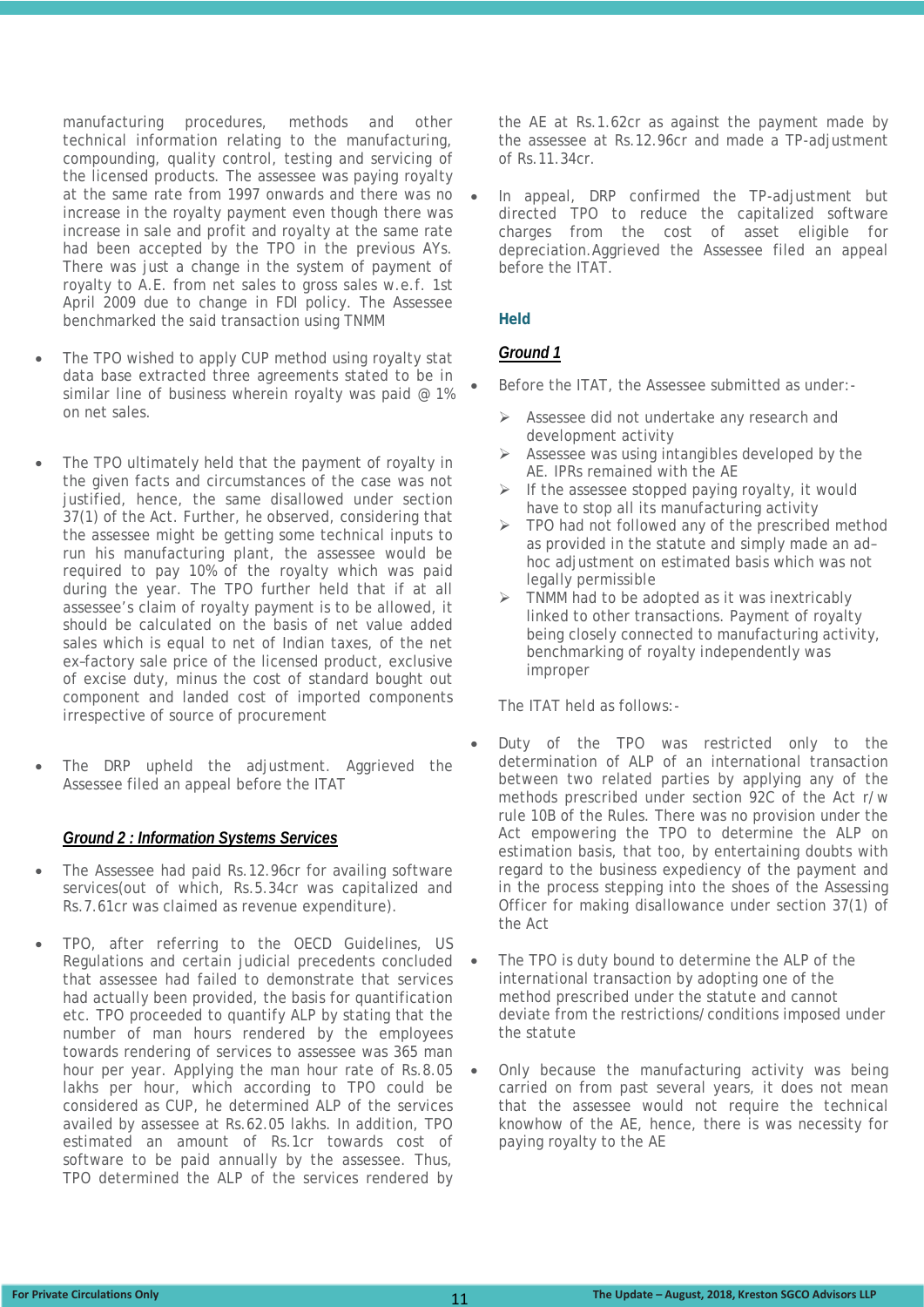- Keeping in view the relevant statutory provisions and the principles laid down in the judicial precedents relied upon, the ITAT held that determination of arm's length price @ 10% of the amount paid by the assessee on mere assumption and presumption and without any reasonable basis cannot be upheld
- With regards to the TPO's alternative benchmarking approach under CUP Method using royaltystat, the ITAT held that the comparables in different geographical locations cannot be compared
- Further, the TPO having not determined the arm's length price in conformity with statutory provision and in the process having failed to demonstrate that arm's length price shown by the assessee is incorrect, the contention of the Department to restore the issue to TPO for fresh determination of ALP was not accepted
- The addition made to royalty payment was deleted

#### *Ground 2*

- ITAT stated that though TPO alleged that assessee failed to furnish any evidence to substantiate its claim that the payment made to the AE for availing Information System Services, however, the material on record revealed that assessee had not only undertaken a benchmarking process for determining ALP of the transaction in the TP-study report which was filed before TPO, but, other relevant and necessary documents like copy of the agreement, invoices raised, certificate from independent Chartered Accountant Firm, KPMG, details of users etc. were also furnished before TPO. ITAT further opined that, non–furnishing of certain documentary evidences, as alleged by the TPO, does not empower him to embark upon determining the arm's length price of the international transaction on estimation basis.
- Though, the TPO had observed that he had applied CUP method for determining the ALP, however, he had not brought on record even a single comparable to support the ALP determined by him even on estimate basis. The estimation of service charges on so called man hour basis was without any supporting material
- Determination of ALP by the TPO was not as per any one of the methods prescribed under section 92C of the Act r/w rule 10B. Such determination of ALP on ad– hoc/estimation basis was not permissible under the scheme of the Act was the TPO was duty bound to determine the ALP by following any one of the most appropriate method prescribed under the statute.
- Moreover, when the TPO himself agreed that the AE had provided software and certain services, there was no reason for not accepting the payment made to the AE to be at arm's length in the absence of any contrary evidence brought on record and by simply applying the benefit test. If the TPO did not agree to the ALP shown by the assessee it was open for him to determine the ALP by applying one of the most appropriate methods being backed by supporting material. Without complying to the statutory provisions, the TPO certainly cannot determine the ALP on ad–hoc / estimation basis.
	- The addition made by the TPO was deleted.

#### **M/s. Spencer Stuart (India) Private Limited v/s ACIT-ITAT Mumbai**

#### **Facts:**

The Assessee, a subsidiary of Spencer Stuart International BV [Associate Enterprise ('AE')] was engaged in the business of high end executive search services i.e., recruitment of senior personnel through a direct approach to potential candidates. The Assessee entered into various international transactions

#### *Ground 1*

- For 4 AYs (AY 2008-09 AY 2011-12) under the said appeal, the AO made Transfer Pricing adjustments in respect of international transactions – payment of license fees and Multi Country executive fees. The DRP confirmed the additions made by the AO
- The Assessee had entered into an APA with the CBDT in August 2016, which was applicable to 5 consecutive years for AY 2014-15 to AY 2018-19 and also applied to 4 consecutive rollback years for AY 2010-11 to AY 2013- 14. The modified return of income was filed in pursuance to section 92CD r.w. Rule 10RA. The APA laid down the application of the Most Appropriate Transfer Pricing Method and the Arm's Length Price for the captioned transactions and discussed the FAR analysis in detail

#### *Ground 2*

The Assessee had made payments to AE, SSI BV towards reimbursement of expenses. The expenses reimbursed to SSI BV by the assessee were mainly towards travel and stay, video conferencing charges, insurance, reimbursement for purchase of fixed assets and other miscellaneous expenses The same were in the nature of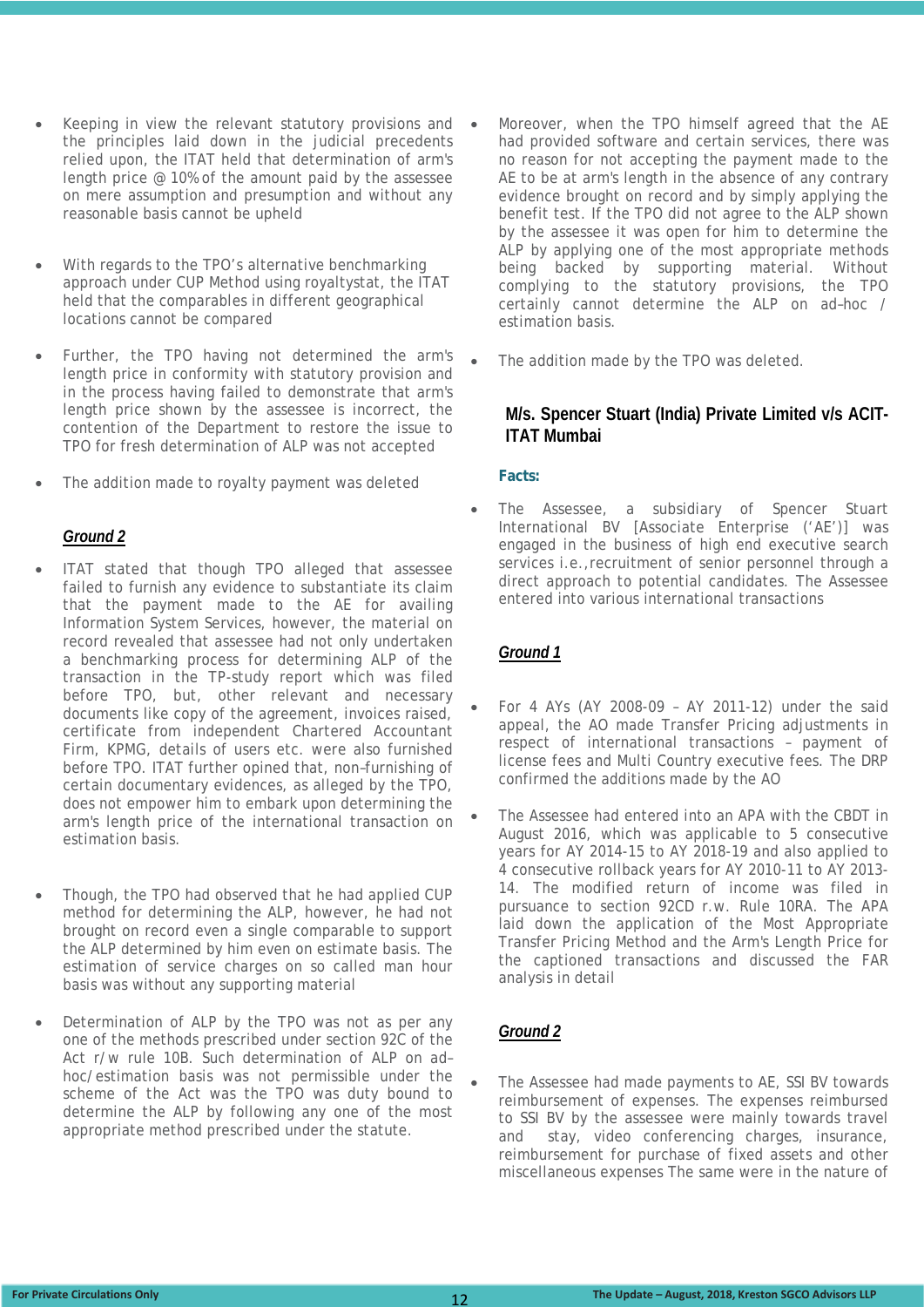pure reimbursement without any mark-up and also supported by third party invoices

The DRP erred in treating the reimbursement of expenses as intra group services

#### **Held**

#### *Ground 1*

- The ITAT placed reliance on various cases where in the High Court / ITAT held that the APA holds persuasive value even in respect of the years which does not get covered by the term of the agreement and the benchmarking mechanism suggested in the agreement should necessarily be followed in determining the ALP of the transactions
- In respect of AY 2008-09 and 2009-10 (the years which were not covered by APA), ITAT held that the principles laid down in the APA for benchmarking/comparability analysis in respect of the international transactions shall have a guidance value since there was no change in the nature of the international transactions in the said AYs and FAR profile of the Assessee and the AEs
- ITAT also directed the Department to pass an order giving effect u/s.92CD(5) in AY 2011-12 and AY 2012-13

#### *Ground 2*

The ITAT observed as follows:-

- The Service Agreement defined what would be forming part of the search services which were billed. The reimbursement related to search services would form part of the search fees. SSI BV had also from time to time incured certain expenses on behalf of the assessee and shall separately bill the same These expenses were not part of search services and hence the same were not related to search fees
- The reimbursements under consideration were not related to search services and the same were backed by third party invoices
- ITAT relied upon SC ruling in A.P. Moller Maersk and various other judgements wherein it was held that once the character of the payment was found to be in the nature of reimbursement of the expenses, it cannot be treated as income chargeable to tax.
- ITAT also relied on various decisions of the Mumbai Tribunal wherein it was held that payment of expenses

at cost to group entity which paid the expenses on behalf of the assessee was in the nature of reimbursement if it did not involve margin or value addition

• The ITAT held that reimbursements paid being backed by third party invoices without any element of markup, cannot be benchmarked at NIL as done by TPO. Accordingly, the ITAT deleted the addition so made by the AO.

#### **M/s. Technocraft Industries (l) ltd vs DCIT – (ITAT Mumbai)**

#### **Facts**

- The Assessee is a company engaged in the business of manufacturing and exporting of drum closures, pipes and cotton yard.
- During the year under consideration, the TPO made upward adjustment in respect of international transaction entered into by the assessee with its associated enterprises in respect of guarantee provided to its AE.
- The Assessee argued that guarantee was advanced as a matter of commercial presidency to protect the business interest of the group and in the absence of guarantee, assessee would have provided the funds to its subsidiary. Hence provision of guarantee did not lead to any additional risk in the assessee warranting compensation. The Assessee relied on various case laws wherein guarantee commission was determined at 0.5%.

#### **Held**

The ITAT held as follows:-

- Rates (0.25% 0.50%) as discussed in various judgements were in case of corporate guarantee, whereas in case of assessee, it was issuance of SBLC and so the said rates were not applicable.
- the assessee had been charged a rate of 0.9% by an Indian bank for SBLC. The ITAT adopted internal CUP and considered the rate of commission of 0.9% p.a. as arm's length rate of commission.
- With regards to addition on account of interest charged on loan advanced to AE, relying on the decision of Delhi High Court in the case of Cotton Naturals (I) Pvt. Ltd., directed the AO to compute interest as per the interest rates applicable to currency in which loan was required to be repaid by the assessee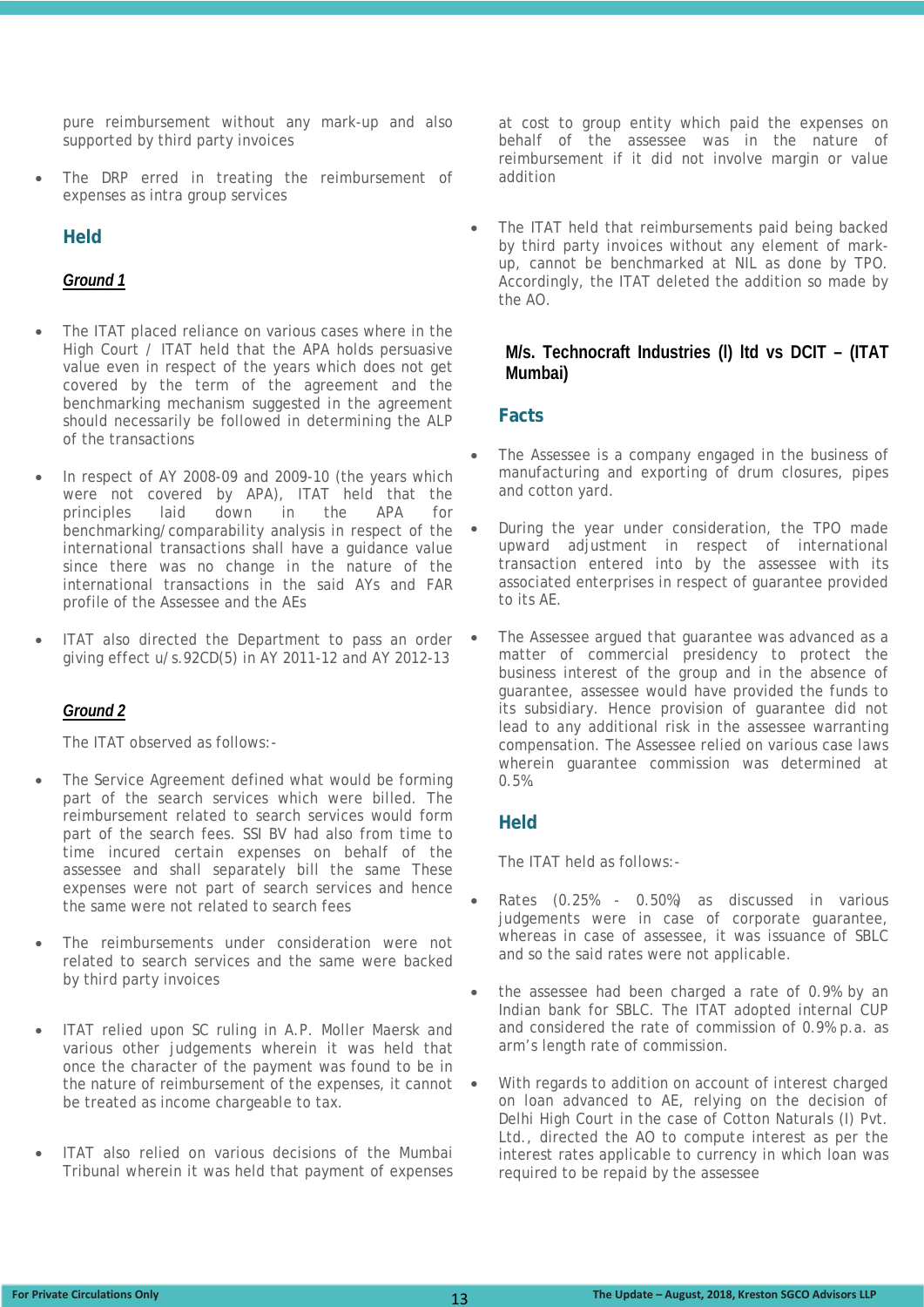



### **IDTX**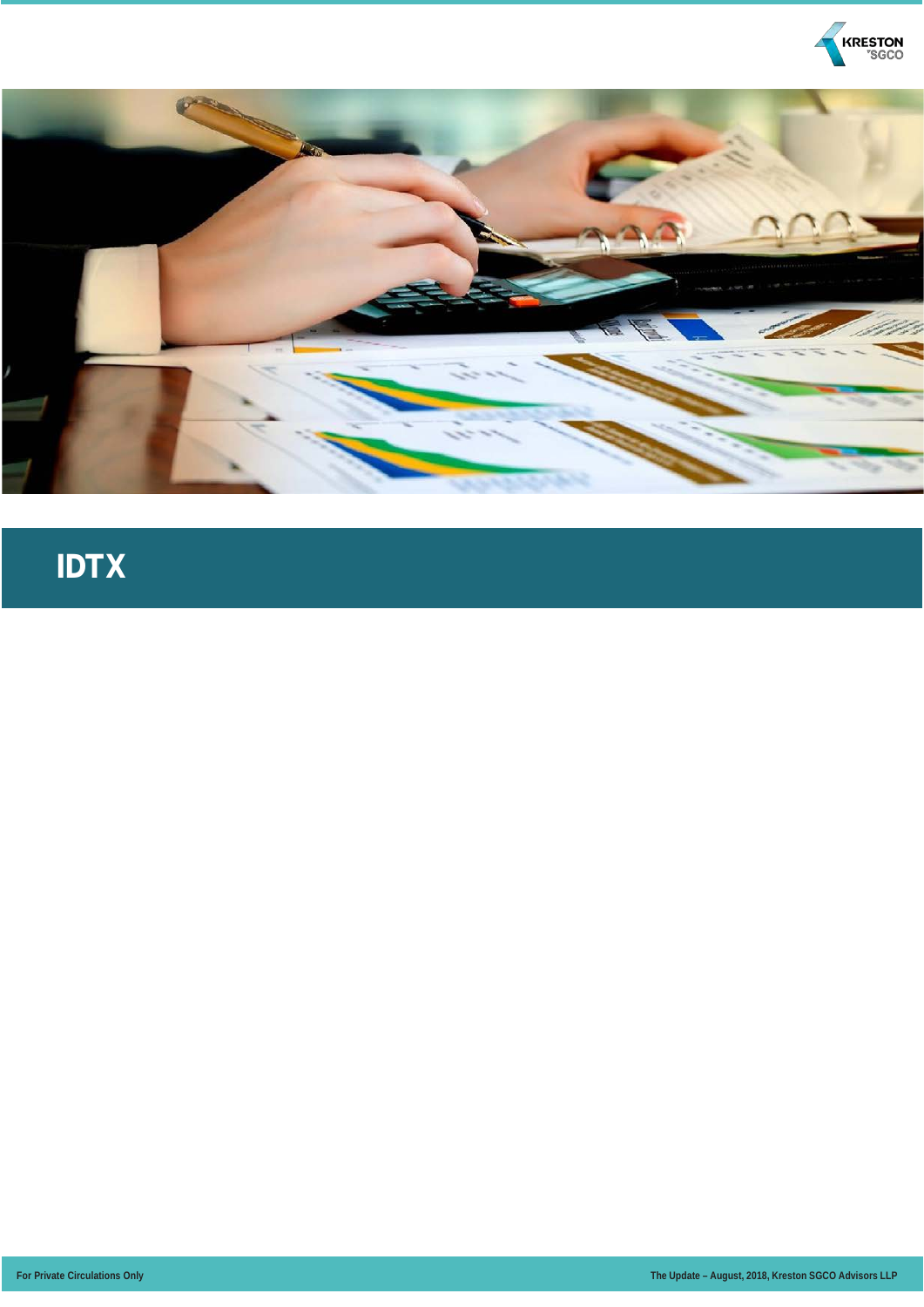#### **CGST (Amendment) Act, 2018**

#### • **Section 140 (1): Transitional Input Tax Credit w.e.f. 01.07.2017.**

Retrospective amended is inserted in section 140(1) for removal of doubts that eligible duties and taxes excludes any cess. Accordingly, transition of various cesses like Education cess, Higher Education cess and Krishi Kalyan Cess and Additional Duties of excise (on textile and textile article) are not permitted.

#### • **Section 143(1)(b) : Job Work Procedure**

Time limit for return of inputs or capital goods of one year and three year respectively made extendable, on sufficient cause being shown, by commissioner for a further period not exceeding one year or two year respectively.

#### • **Schedule I (Para 4)**

Any person importing from related person or from any of his other establishment outside India, in the course or furtherance of business, will have to compulsory register under GST and pay tax on RCM basis.

Earlier this liability was only on Taxable Person, now it is made applicable to all persons.

#### • **Transactions not liable to GST**

- Out and Out transactions i.e. purchase and sale of goods, not entering India;
- $\triangleright$  High Sea Sales;
- $\triangleright$  Supply of Warehoused goods before clearance for home consumption (meaning of warehoused goods as per customs law). (Schedule III of CGST, new insertion)

• **For Composition Dealer:** 

- > Turnover Limit to be raised from INR 1 crore to INR 1.5 crore;
- Taxpayer friendly measure Dealer engaged in supply of goods and services can opt for composition scheme provided service turnover does not exceed 10% of previous year turnover of State/UT maximum up to 5 lakhs. (Section 10 (1) & (2) of CGST)

#### • **Exports of Services**

Receipt of payment in Indian rupees allowed, in case of export of services, where permitted by RBI. (Section 2(6) (iv) of IGST)

#### • **Input Tax Credit (ITC) provisions to be made liberal**

#### ITC allowed in following cases: -

- $\triangleright$  Motor Vehicle with capacity more than 13 persons, Vessels and Aircraft (including insurance, repairs and maintenance);
- $\triangleright$  Motor Vehicle for action of money for a banking company / financial institution;
- Soods or services to be provided by employer to employee under any Statutory obligation;
- $\triangleright$  Schedule III activities now no reversal required except in case of sale of land and building;

#### • **Compliances made simpler:**

- $\triangleright$  Issuance of consolidated credit/ debit notes in respect of multiple invoices issued in a Financial year.
	- (Section 34(1) & 34 (3) of CGST)
- > Blanket coverage of RCM applicability on unregistered person may now be restricted only for specified goods and only for class of registered person. (Section 9(4) of CGST)

• **Registration related changes:**

- $\triangleright$  Compulsory Registration for e-commerce operators only in case required to collect Tax Collection at Source u/s 52 or turnover crosses specified threshold limit. (Section 24(x) of CGST)
- $\triangleright$  Taxpayers may opt for multiple registration within a state/union territory in respect of multiple place of business located within the same state/ union territory.
	- (Section 25(2) of CGST)
- $\triangleright$  Registration to remain suspended while cancellation of registration is under process to allow taxpayer of continued compliance under law.

#### **GST Notification**

• Time limit extended for filling Form GSTR -01 of Central Goods and Services Tax Rules, 2017, by such class of registered persons having aggregate turnover of more than 1.5 crore rupees in the preceding financial year or the current financial year, for each of the months from July, 2018 to March, 2019 till 11th day of succeeding month. (Notification No. 32/2018 – Central Tax dated

10.08.2018)

Time limit for furnishing the details of outward supplies in FORM GSTR-1 of the Central Goods and Services Tax Rules, 2017, by such class of registered persons having aggregate turnover of up to 1.5 crore rupees in the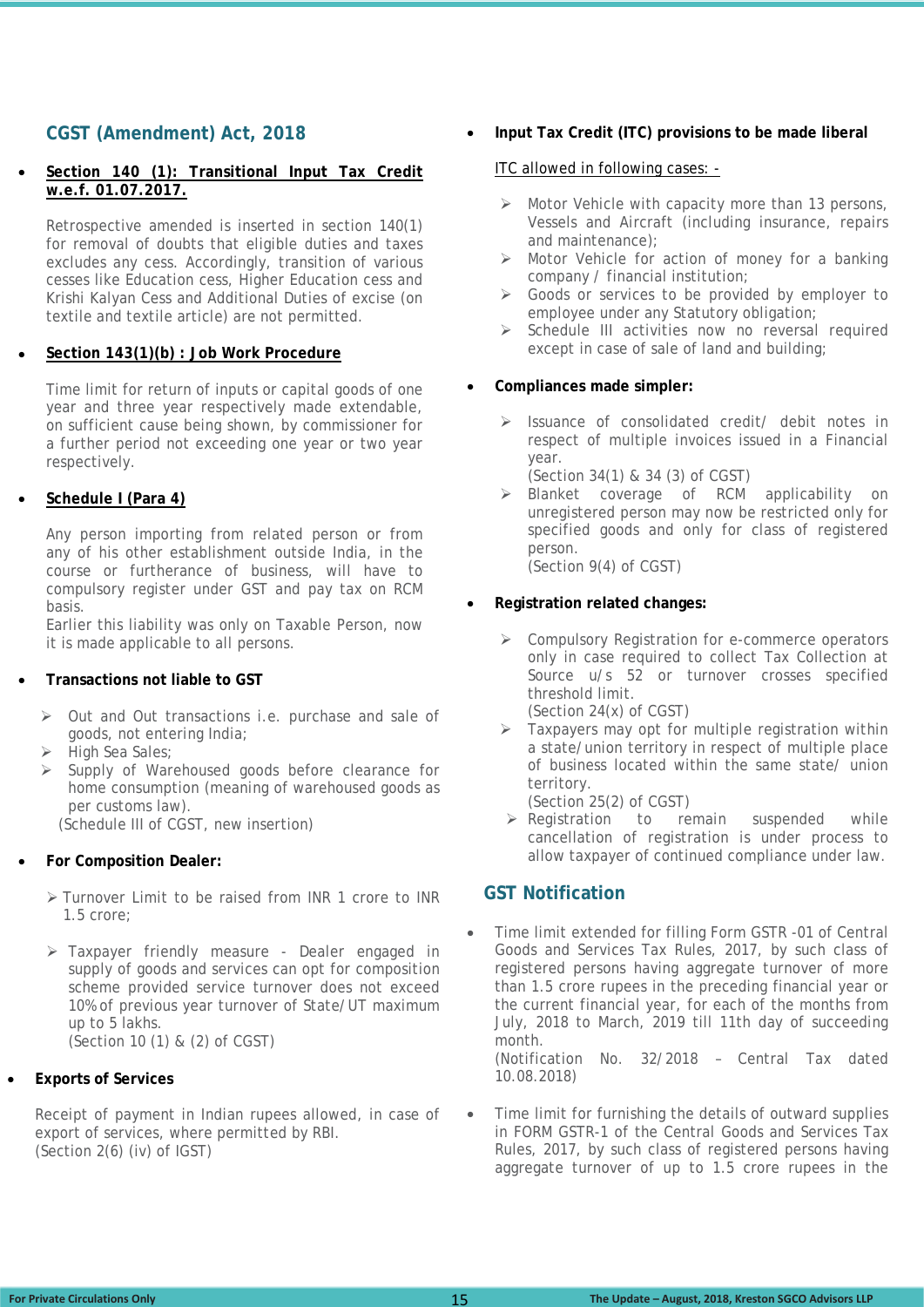preceding financial year or the current financial year, as under

| Period                        | Due Date       |  |
|-------------------------------|----------------|--|
| July - September 2018         | 31.10.2018     |  |
| October - December 2018       | 31.01.2019     |  |
| January 2019 - March 2019     | 30.04.2019     |  |
| (Notification)<br>No. 33/2018 | Central<br>Гах |  |

10.08.2018)

- Exemption from payment of tax on supplies received from unregistered person u/s 9(4) of CGST Act, 2017 extended till 30.09.2019. **(Notification No. 22/2018 – Central Tax (Rate) dated 06 August 2018.)**
- It is clarified that the fertilizers supplied for direct use as fertilizers or supplied for use in the manufacturing of other complex fertilizers for agricultural use (soil or crop fertilizers), will attract 5% GST and fertilizers items other than clearly to be used as fertilizers attract 18 % Rate.

(Circular No. 54/25/2018 dated 09.08.2018)

• **Clarification Regarding removal of restriction on refund of accumulated Input Tax Credit (ITC) on fabrics and lapse of accumulated ITC till 31.07.2018.**

Notification 20/2018 Central Tax (Rate) dated 26.07.2018 seeks to lapse ITC accumulated till 31.07.2018 on account of Notification 5/2017 – Central Tax (Rate) dated 28.06.2018. By this circular it is clarified as follows:

- $\triangleright$  ITC Iving unutilized, due to inverted duty structure, up to the month of July 2018 will lapse, after the payment of tax.
- $\triangleright$  Formula prescribed in rule 89(5) of CGST Rules to apply mutatis mutandis to calculate amount of ITC to be reversed/lapsed.
- $\triangleright$  With respect to ITC on input services and capital goods, will not lapse, as Notification No. 5/2017 – Central Tax (Rate) does not put restriction in relation to ITC on Input services and capital goods.
- $\triangleright$  Credit accumulation on account, other than inverted duty structure, will not lapse.
- $\triangleright$  Notification 5/2017 Central Tax (rate) not to apply for zero rated supplies. Accordingly, ITC accumulated on zero rated supplies shall not lapse.
- > ITC relating to closing stock of finished goods and inputs as on 31.07.2018 shall not lapse.

(Circular No. 56/30/2018 dated 24.08.2018)

#### **Advance Ruling**

#### AUTHORITY FOR ADVANCE RULING KARNATAKA M/s COLUMBIA ASIA HOSPITALS PVT LTD 2018-TIOL-113-AAR-GST

Activities performed by the employees at the corporate office in the course of or in relation to employment such as accounting, other administrative and IT system maintenance for the units located in the other states as well i.e. distinct persons as per Section 25(4) of the Central Goods and Services Tax Act, 2017 (CGST Act) shall be treated as supply as per Entry 2 of Schedule I of the CGST Act and GST will be applicable on such transaction.

#### **Facts**

- M/s Columbia Asia Hospitals Private Limited, (called as the "Applicant" hereinafter), engaged in providing health care services categorizing them as In-patient (IP) and Out-patient (OP) services.
- Applicant is currently operating across six different states having eleven hospitals out of which six units are in the state of Karnataka.
- The applicant has its India Management Office ("IMO") i.e. Corporate Office in Karnataka and some of the activities for all the units with respect to accounting, administration and maintenance of IT system are carried out by the employees from IMO which forms part of the registered person in Karnataka.
- Furthermore, GST paid on certain expenses such as rent paid on immovable property and equipment, travel expenses, consultancy services, communication expenses, etc., which are incurred towards services used by the Corporate office, are availed by the registered person in the state of Karnataka and subsequently, the Corporate office in Karnataka is discharging IGST on the expenses proportionately attributable to the units located outside Karnataka, treating the same as taxable supplies.
- However, the applicant states, with respect to employee cost there are no invoices raised by the management office treating the same as activities carried out by employees in the course of or in relation to his employment which does not amount to supply of services.

#### **Issue Involved**

Whether the activities performed by the employees at the corporate office in the course of or in relation to employment such as accounting, other administrative and IT system maintenance for the units located in the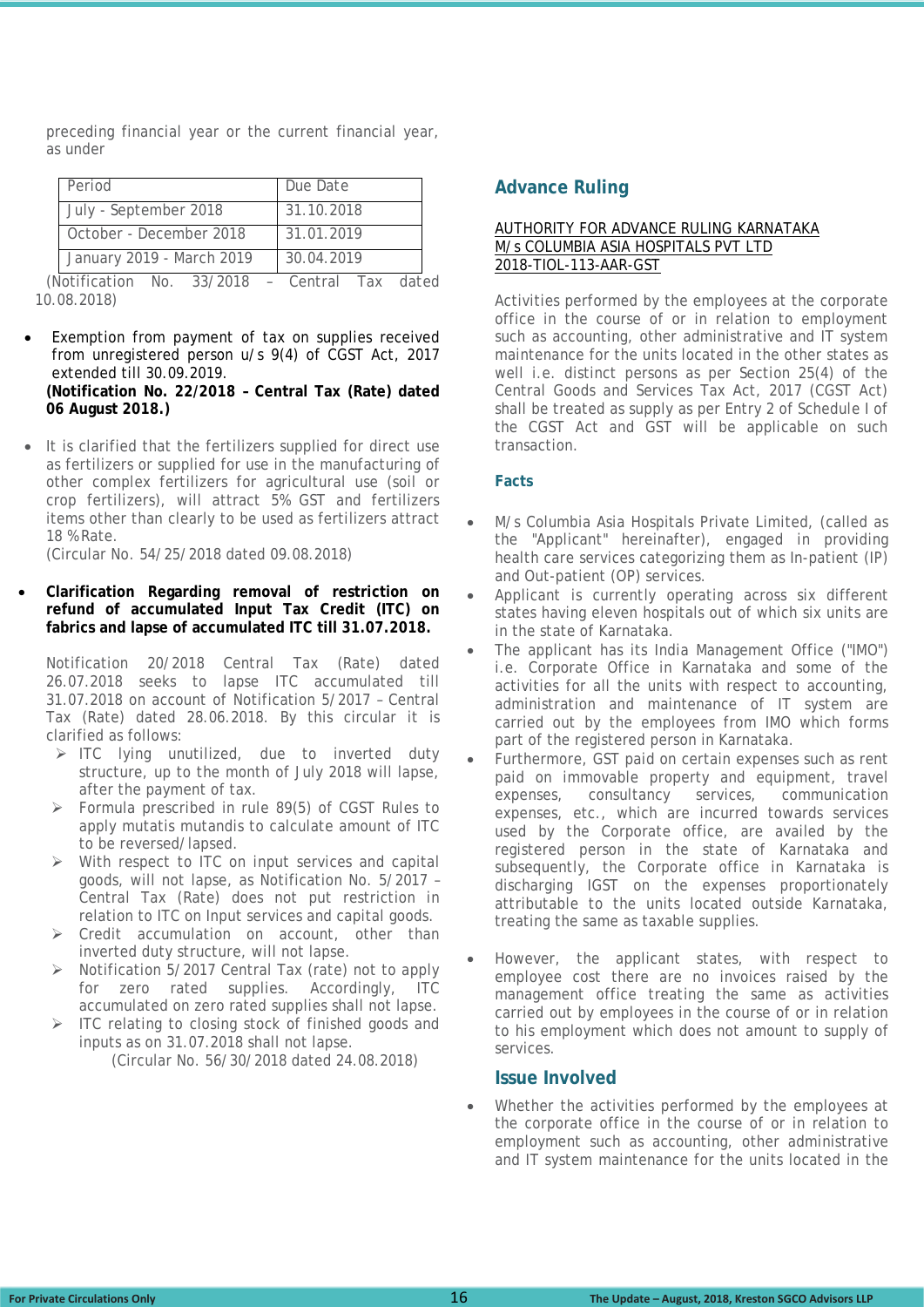other states as well i.e. distinct persons as per Section 25(4) of the Central Goods and Services Tax Act, 2017 (CGST Act) shall be treated as supply as per Entry 2 of Schedule I of the CGST Act i.e. "Supply of goods or services or both between related persons or between distinct persons as specified in section 25, when made in the course or furtherance of business" or

It shall not be treated as supply of services as per Entry 1 of Schedule III of the CGST Act i.e. "Services by an employee to the employer in the course of or in relation to his employment.?", activities which are neither to be treated as supply of goods or supply of services.

#### **Held**

- As per CGST Act, 2017, Corporate office is covered under one registration in the state of Karnataka and other units are covered under different registrations, and such units are controlled by the Corporate office. Accordingly, both are related persons.
- By implication of Entry 2 of Schedule I, any supply of goods and services from Corporate Office to the separately registered units would amount to supply of goods and services, even if made without consideration.
- Further, activities performed by the employees at the corporate office in the course of or in relation to employment, the employees employed in the Corporate Office are providing services to the Corporate Office and hence there is an employee-employer relationship only in the Corporate Office. The other offices are distinct persons and therefore the employees in the Corporate Office have no employer employee relationship with other offices.
- Accordingly held, that the activities performed by the employees at the corporate office in the course of or in relation to employment such as accounting, other administrative and IT system maintenance for the units located in the other states as well i.e. distinct persons as per Section 25(4) of the Central Goods and Services Tax Act, 2017 (CGST Act) shall be treated as supply as per Entry 2 of Schedule I of the CGST Act.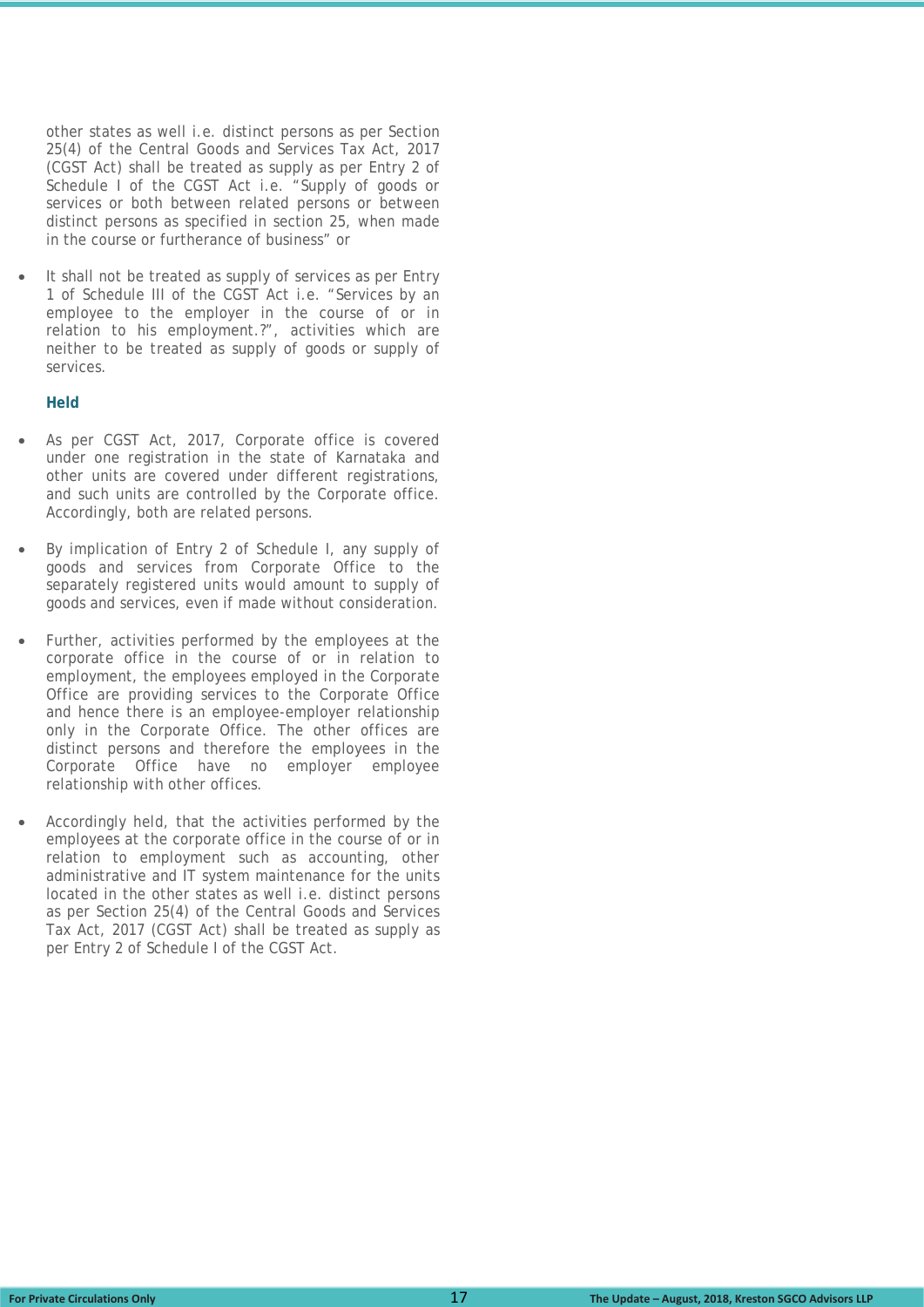

## WE SUGGEST YOU BEST

### **SEBI & MCA**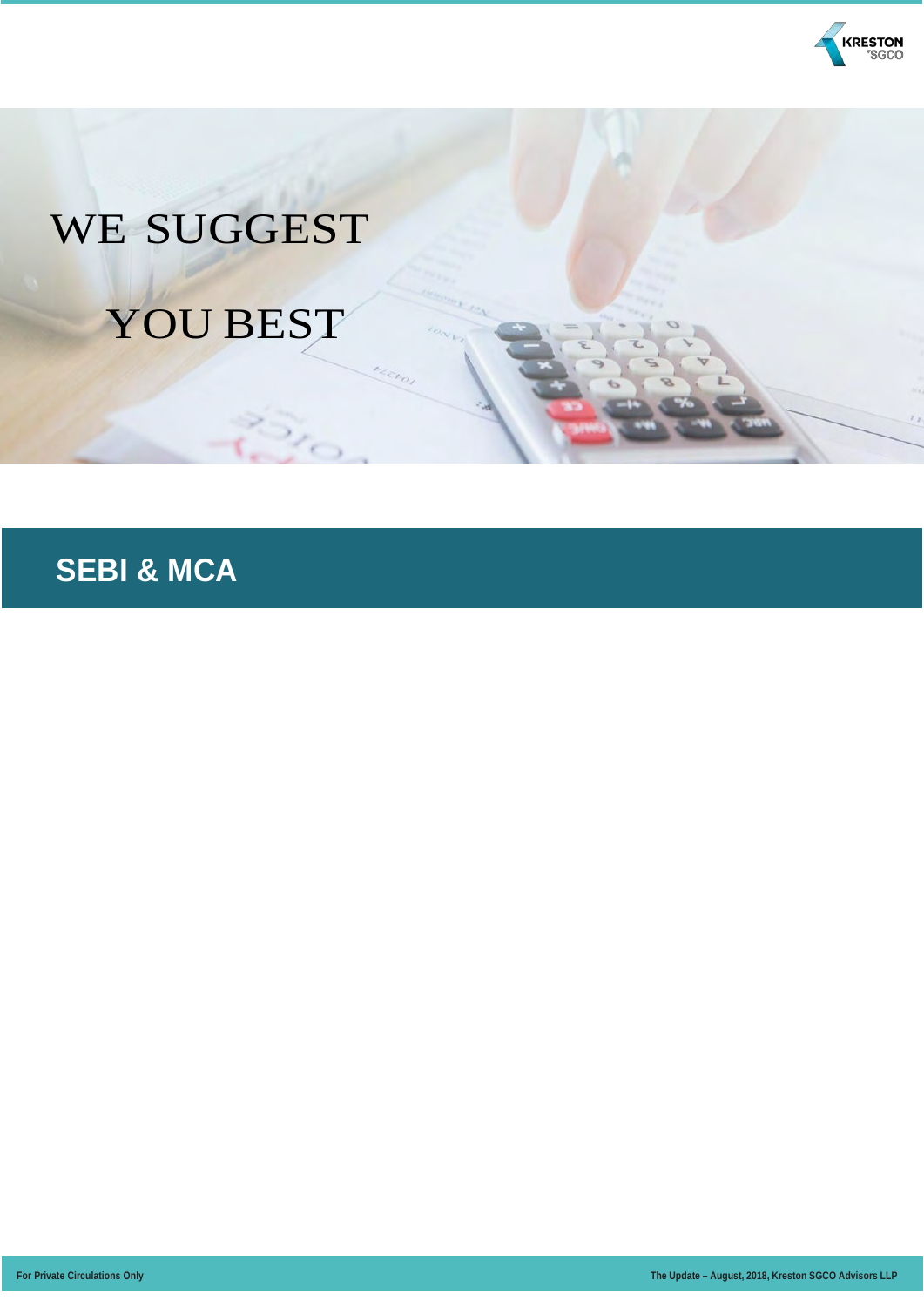

#### **MCA**

#### **1. COMPANIES(REGISTRATION OFFICE AND FEES) FOURTH AMENDMENT RULES,2018**

- MCA vide its notification dated August 21, 2018 in the Annexure under head VII of the Companies (Registration Office And Fees)Rules,2014 substituted the following note for filing of e-form DIR-3 KYC.
- $\triangleright$  For the Current Financial (2018-2019), no fee shall be chargeable till the September 15, 2018 and fee of Rs.5000 shall be payable on or after September 16, 2018.
- $\triangleright$  It means no fees will be chargeable for filing of eform DIR-3 KYC on or before the extended due date i.e September 15, 2018 and after that fees of Rs.5000 will be levied.

#### **2. COMPANIES(APPOINTMENT AND QUALIFICATION OF DIRECTORS) FIFTH AMENDMENT RULES,2018**

- $\triangleright$  MCA vide its notification dated August 21, 2018 has amendment in Rule 12A of the Companies (Appointment And Qualification Of Directors) Rules 2014
- $\triangleright$  With the aforesaid notification the proviso to Rule 12A is amended and deadline of submission of eform DIR-3 KYC is extended from August 31,2018 to September 15, 2018
- Also format of e-form DIR-3 KYC has been substituted
- $\triangleright$  E-form DIR-3 KYC has been revised from August 23,2018 so it is advisable to check the latest version before filing

#### **3 . COMMENCEMENT OF AMENDED SECTION 42 AND RULE 14 OF COMPANIES(PROSPECTUS AND ALLOTMENT OF SECURITIES)SECOND AMENDMENT RULES,2018**

- $\triangleright$  MCA vide its notification dated August 07, 2018 has notified section 10 of the Companies Amendment Act ,2017(CAA 2017) which is Section 42 of Companies Act ,2013(Issue of Shares on Private Placement Basis)
- $\triangleright$  Section 42 of Companies Act 2013 is substituted by Companies Amendment Act 2017 with

commencement of amended section 42 and rule 14 of companies (prospectus and allotment of securities) second amendment rules,2014 is also substituted.

#### **SEBI**

#### **1. As per Circular No.: SEBI/CIR/MRD/DoP-1/P/125/2018 dated Aug 24, 2018|Extension of Trading hours of Securities Lending and Borrowing (SLB) Segment.**

- $\triangleright$  In order to facilitate physical settlement of equity derivatives contracts, it has been decided to permit Stock Exchanges to set their trading hours in the SLB Segment , subject to the condition that The trading hours are between 9 AM and 5 PM.
- The Exchange /Clearing has in place risk management system and infrastructure commensurate to the trading hours.

#### **2. Amendment to SEBI Circular No. CIR/IMD/FPIC/CIR/P/2018/64 dated April 10, 2018 on Know Your Client Requirements for Foreign Portfolio Investors (FPIs).**

- $\triangleright$  Existing FPIs were required to provide the list of beneficial owners and documents specified within six months of this circular
- $\triangleright$  All existing FPIs whose clubbed investment in equity shares of a Company is in breach of the provisions of Regulation 21(7) of SEBI (Foreign Portfolio Investors) Regulations, 2014 were required to ensure compliance within six months from the date of the circular.

#### **3. As per Circular No.: SEBI/HO/DDHS/CIR/P/2018/122 dated Aug 16, 2018| Electronic Book Mechanism for issuance of securities on private placement basis.**

- $\triangleright$  With a view to further rationalise and ease the process of issuance of securities on EBP platform and in consultation with the market participants, it has been decided to provide for the following additional facilities:
- $\triangleright$  Closed bidding shall also be permitted on the EBP Platform.
- $\triangleright$  An issuer can choose either uniform yield or multiple yield allotment, provided the same is disclosed in the PPM/IM.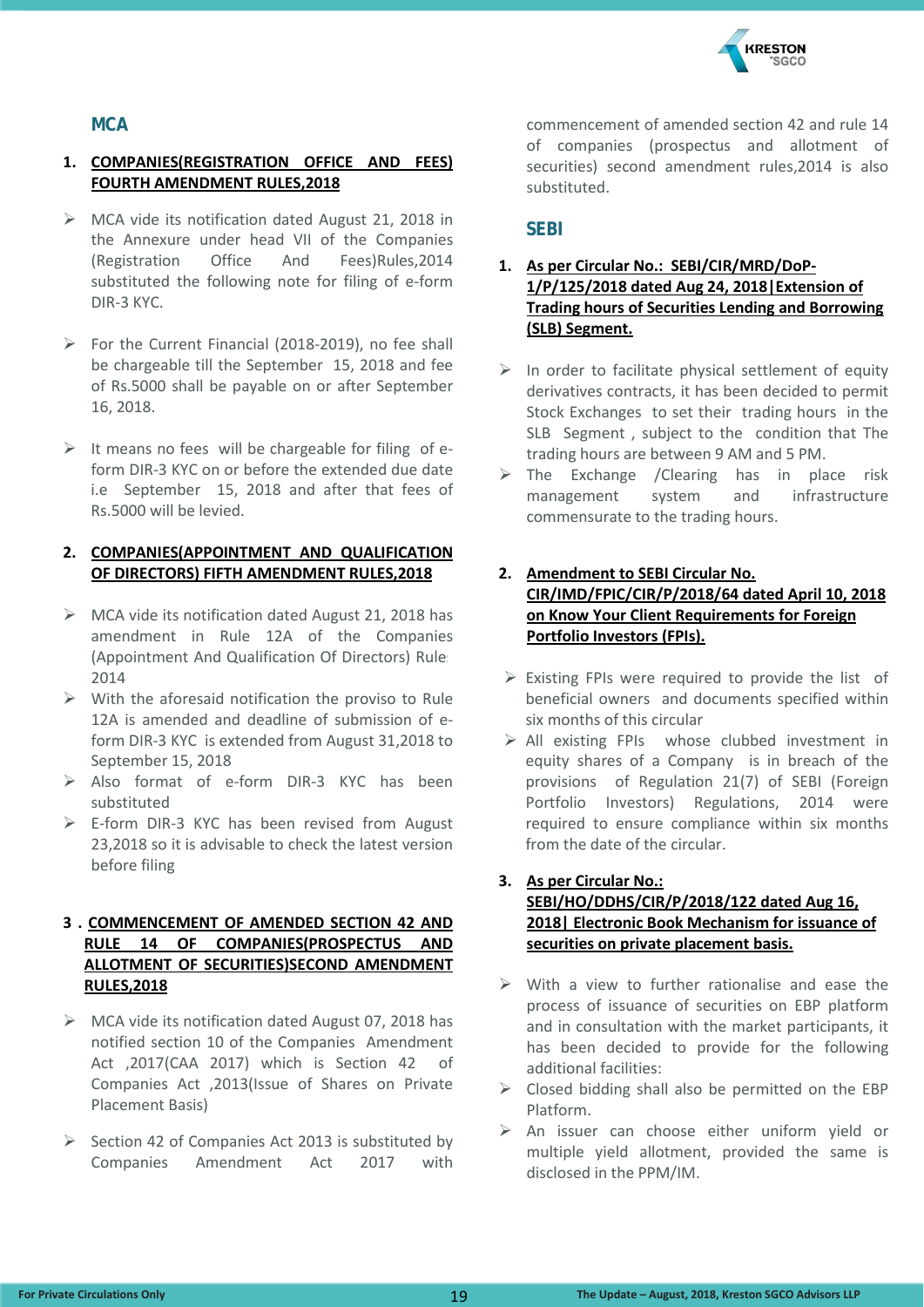

- $\triangleright$  Investors are now permitted to place multiple bids in an issue.
- $\triangleright$  Allotment to the bidders shall be done on the basis of "Yield-time priority". Thus, allotment shall be done first on "yield priority" basis.
- $\triangleright$  In addition to the current process of pay-in of funds through clearing corporation of Stock Exchanges, the pay-in of funds towards an issue on EBP shall also be permitted through escrow bank account of an issuer.
- $\triangleright$  In addition to the Stock Exchanges, Depositories can also act as EBP.

#### **4. As per Circular No.: CIR/DDHS/P/ 121/2018 dated Aug 16, 2018 Streamlining the process of Pubic Issue under SEBI Regulations.**

 $\triangleright$  It has been decided to reduce the time taken for listing after the closure of the issue to 6 working days as against the present requirement of 12 working days.

#### **5. As per Circular No.: SEBI/HO/MIRSD/DoP/CIR/P/2018/ 119 dated Aug 10, 2018 Enhanced monitoring of Qualified Registrars to an Issue and Share Transfer Agents.**

- $\triangleright$  SFBI constituted a Committee under the Chairmanship of Shri R. Gandhi, Former Deputy Governor, Reserve Bank of India to review the regulations and relevant circulars pertaining to Market Infrastructure Institutions (MIls).
- $\triangleright$  The QRTAs are now advised to formulate and implement a comprehensive policy framework, approved by the Board of Directors ("BoD") of the QRTAs, which shall include the aspects such as Risk Management Policy, Business Continuity Plan, Manner of keeping records, Wind-down Plan, Data Access and Data Protection Policy, Ensuring Integrity of Operations, Scalable infrastructure, Investor Services and Service Standards, Insurance against Risks.
- 6. As Per Circular No.: SEBI/HO/MIRSD/DoP/CIR/P/2018/117 Dated Aug 03, 2018 Role of Sub-Broker (SB) vis-a-vis Authorized Person (AP)
- $\triangleright$  SEBI Board in its meeting held on June 21, 2018 decided to discontinue with Sub-Broker as an intermediary to be registered with SEBI.
- $\triangleright$  The registered Sub-Brokers shall have time till March 31, 2019 in order to migrate to act as an AP and / or Trading Member (TM). The Sub-Brokers, who do not choose to migrate into AP and /or TM, shall deemed to have surrendered their registration with SEBI as Sub-Broker, w.e.f. March 31, 2019.

20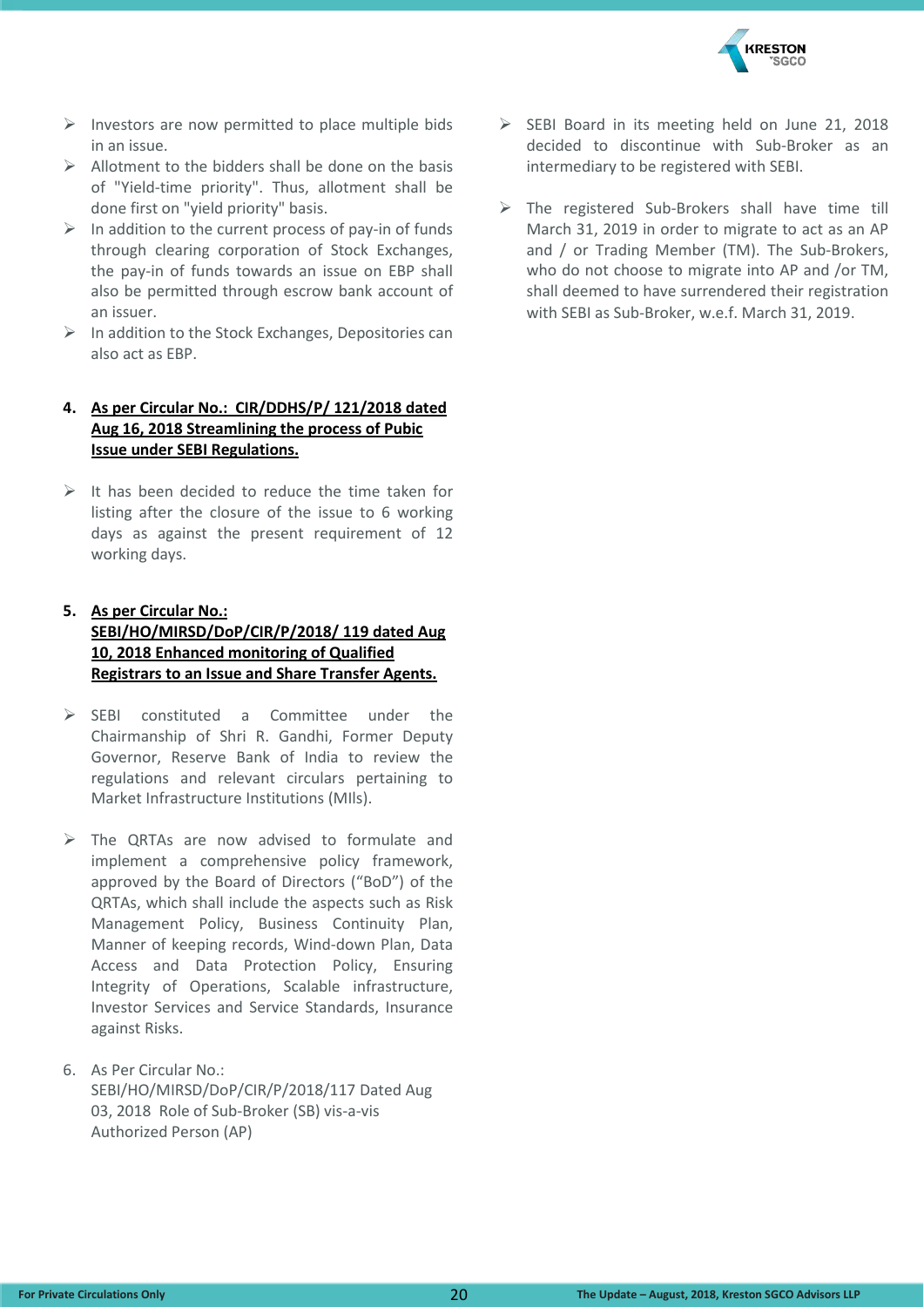

### **Due Dates**

### **Income Tax Department (ITD) Compliances**

| Sr No.                                      | <b>Due Date</b>                                                                                                                            | <b>Form No</b>                                                              | <b>Description</b>                                                                                                                                                                                                                                                                                                                       |  |
|---------------------------------------------|--------------------------------------------------------------------------------------------------------------------------------------------|-----------------------------------------------------------------------------|------------------------------------------------------------------------------------------------------------------------------------------------------------------------------------------------------------------------------------------------------------------------------------------------------------------------------------------|--|
| 1                                           | 30-09-2018                                                                                                                                 | Form 3 CA                                                                   | Audit report under section 44AB for the assessment year 2018-19 in the<br>case of a corporate-assessee or non-corporate assessee who is required to<br>submit his/its return of income on September 30, 2018.                                                                                                                            |  |
| $\overline{2}$                              | 30-09-2018                                                                                                                                 | Form 3 CEB                                                                  | Annual return of income for the assessment year 2018-19 if the assessee:<br>not having any international or specified domestic transaction<br>(a) corporate assessee<br>(b) non-corporate assessee (whose books of accounts are required to be<br>audited) or<br>(c) working partner of firm (whose accounts are required to be audited) |  |
|                                             | Form 26OB<br>u/s. 194-IA for the month of Aug, 2018<br>$\overline{3}$<br>30-09-2018<br>Form 26QC<br>u/s. 194-IB for the month of Aug, 2018 |                                                                             | Due date for furnishing of challan-cum-statement in respect of tax deducted                                                                                                                                                                                                                                                              |  |
|                                             |                                                                                                                                            | Due date for furnishing of challan-cum-statement in respect of tax deducted |                                                                                                                                                                                                                                                                                                                                          |  |
| 4                                           | 07-10-2018                                                                                                                                 | Challan<br>No.281                                                           | Due date for deposit of Tax deducted/collected for the month of Sept 2018                                                                                                                                                                                                                                                                |  |
| 5                                           |                                                                                                                                            | Form 26QB                                                                   | Due date for issue of TDS Certificate for tax deducted under section 194-IA<br>in the month of August, 2018                                                                                                                                                                                                                              |  |
|                                             | 15-10-2018                                                                                                                                 | Form 26QC                                                                   | Due date for issue of TDS Certificate for tax deducted under section 194-IB<br>in the month of August, 2018<br>2018<br>the quarter ending September, 2018                                                                                                                                                                                |  |
| Challan 281/<br>15-10-2018<br>6<br>Form 27D |                                                                                                                                            |                                                                             | Quarterly statement of TCS deposited for the quarter ending September 30,                                                                                                                                                                                                                                                                |  |
| $\overline{7}$                              | 15-10-2018                                                                                                                                 | Form No.<br>15G/15H                                                         | Upload declarations received from recipients in Form No. 15G/15H during                                                                                                                                                                                                                                                                  |  |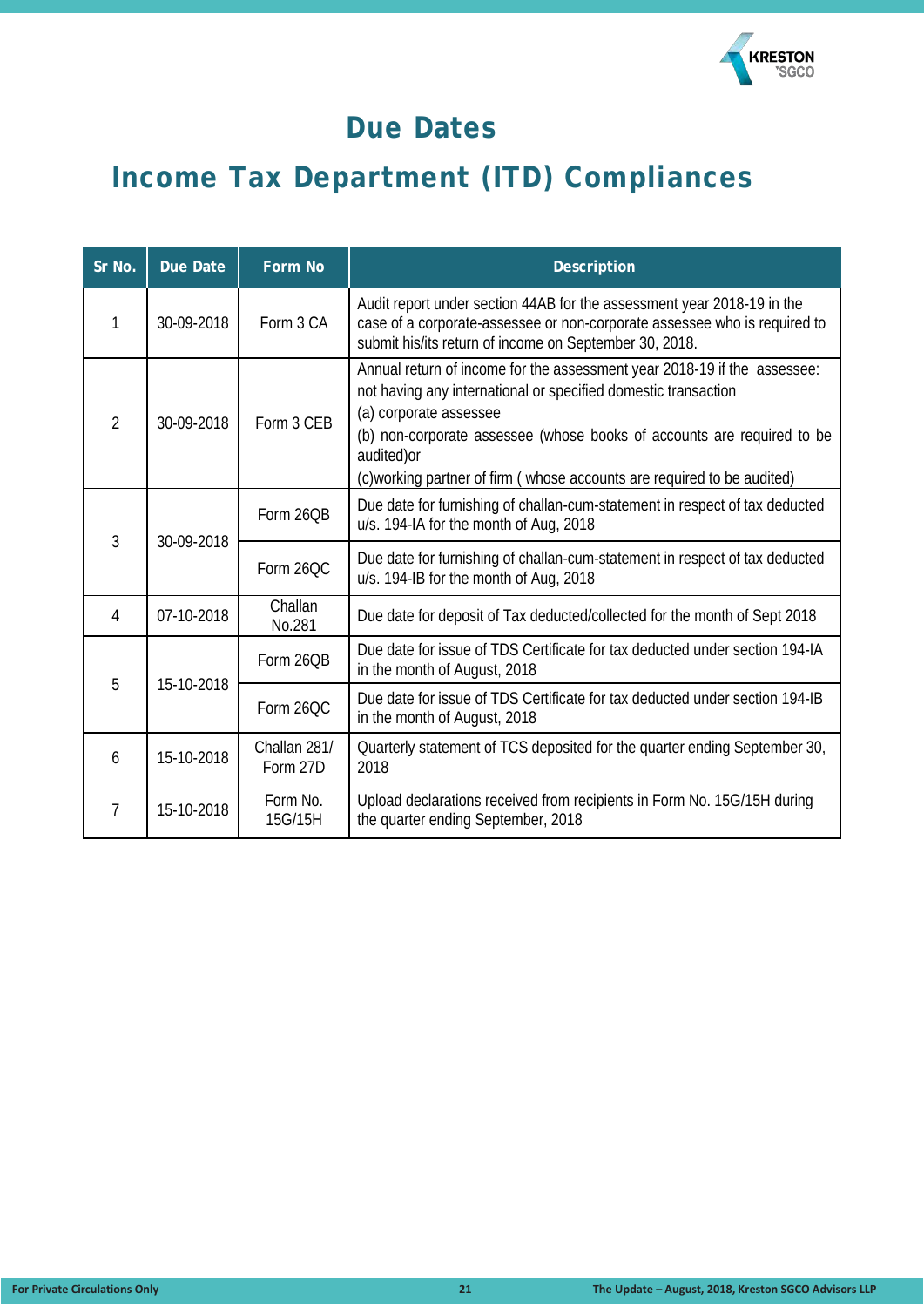

### **Indirect Tax Compliances**

| Sr No.         | Due Date   | Form No           | <b>Description</b>                                                                                       |  |
|----------------|------------|-------------------|----------------------------------------------------------------------------------------------------------|--|
|                | 20-09-2018 | GSTR-5            | (Non-Resident Foreign Taxpayer) Monthly Filling                                                          |  |
| $\mathfrak{D}$ | 20-09-2018 | GSTR-3B           | Summary Return to be filed for the month of August -18                                                   |  |
| 3              | 20-09-2018 | GSTR-5A           | (Non-Resident OIDAR Service Provider)                                                                    |  |
| 4              | 21-09-2018 | <b>VAT Return</b> | Dealers not covered under GST (Eq:Alchohol)                                                              |  |
| 5              | 30-09-2018 | <b>GSTR - 06</b>  | For the period July 2017 to August 2018 - required to be filed by input<br>service distributor           |  |
| 6              | 30-09-2018 | IIIB              | Monthly PTRC Return of Sep 18                                                                            |  |
|                | 11-10-2018 | GSTR-1            | Summary of Outward Supplies for the month of Septmber 18 in case of<br>turnover exceeding INR 1.5 Crores |  |

### **ROC Compliances**

| Sr No. | Due Date                                                                                                         | <b>Form</b><br><b>No</b> | <b>Nature of Compliances</b>            |
|--------|------------------------------------------------------------------------------------------------------------------|--------------------------|-----------------------------------------|
|        | 15-09-2018                                                                                                       | DIR <sub>3</sub>         | <b>KYC of Directors</b>                 |
| 2      | 30-10-2018                                                                                                       | AOC <sub>4</sub>         | Annual accounts                         |
| 3      | 15-10-2018                                                                                                       | ADT-1                    | Appointment of auditor event based      |
| 4      | Within 30 days from receipt of cost<br>audit report                                                              | CRA 4                    | Cost audit report event based           |
| 5      | within 30 days from date of board<br>meeting or 180 days of the start of<br>financial year, whichever is earlier | CRA <sub>2</sub>         | Appointment of cost Auditor event based |